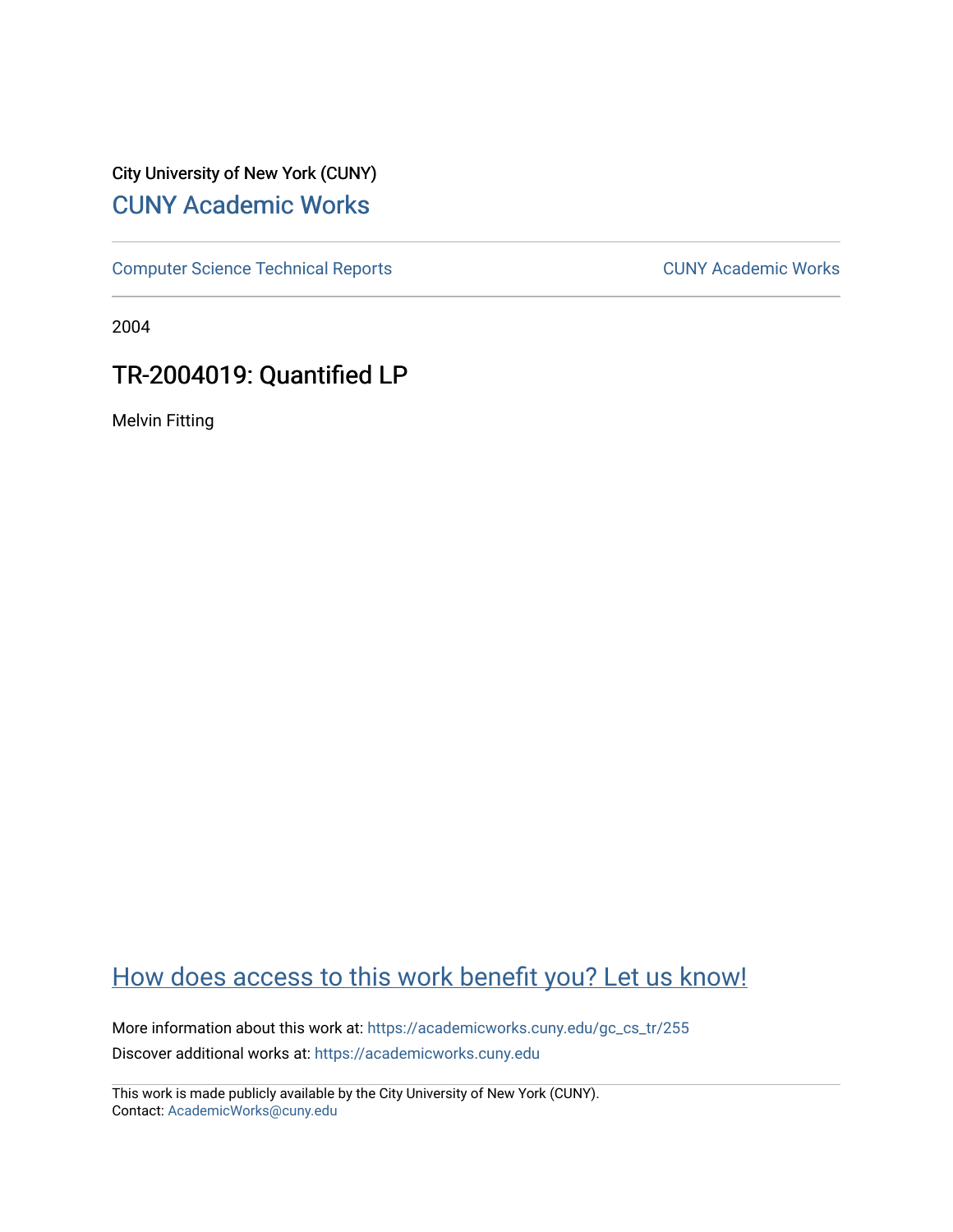## Quantified LP

Melvin Fitting Dept. Mathematics and Computer Science Lehman College (CUNY), 250 Bedford Park Boulevard West Bronx, NY 10468-1589 e-mail: melvin.fitting@lehman.cuny.edu web page: comet.lehman.cuny.edu/fitting

December 30, 2004

#### Abstract

An extension, QLP, of the propositional logic of explicit proofs, LP, is created, allowing quantification over proofs. The resulting logic is given an axiomatization, a Kripke-style semantics, and soundness and completeness are shown. It is shown that S4 embeds into the logic, when we translate the necessity operator using a quantifier: there exists an explicit proof. And it is shown that the propositional part of QLP is exactly LP. No connection with arithmetic provability is made.

#### 1 Introduction

There is a long history of using modal logic to investigate provability in arithmetic—the subject originated with Gödel. His published ideas about making  $\Box$  correspond to provability in Peano arithmetic eventually led to the modal logic GL, [3, 4]. This is a remarkable logic with beautiful features. But Gödel also made a lesser-known proposal for the development of a logic of *explicit* proofs, as part of a general program to provide a foundation for arithmetic. This was carried through successfully by Artemov,  $[1, 2]$ . The resulting logic is called  $\mathbf{LP}$ , for 'logic of proofs.' Instead of a single modal operator, it has infinitely many *proof polynomials*, with natural operations on them. There is an arithmetic completeness theorem for LP. There is also a natural relationship with the modal logic S4. One can think of LP as providing a fine-grain analysis of S4 validities.

There is also a long history of modal logics of knowledge, going back to [7]. These have had much success, but also some problems, most notably that of logical omniscience. One plausible way of minimizing these problems is to move from known to known for a reason. Then one might know the consequences of what one knows, but for more complex reasons, and this complexity of reasons provides machinery that might be used to circumscribe an agent's actual knowledge. Of course, mathematical proofs serve as explicit reasons for some of the things we know, and so LP might serve as a prototype logic of explicit reasons, where the goal is to introduce reasons that are more general things than formal proofs. This idea was explored in [5].

Besides the arithmetic semantics for LP, other approaches have also been created. There is a Kripke-style semantics in [6], which makes use of ideas from a simpler semantics in [8]. The situation is reminiscent of  $GL$ , which also has both an arithmetic interpretation and a Kripke-style semantics. One feature of the Kripke-style semantics for LP is that it makes connections with an S4 logic of knowledge seem tantalizingly close.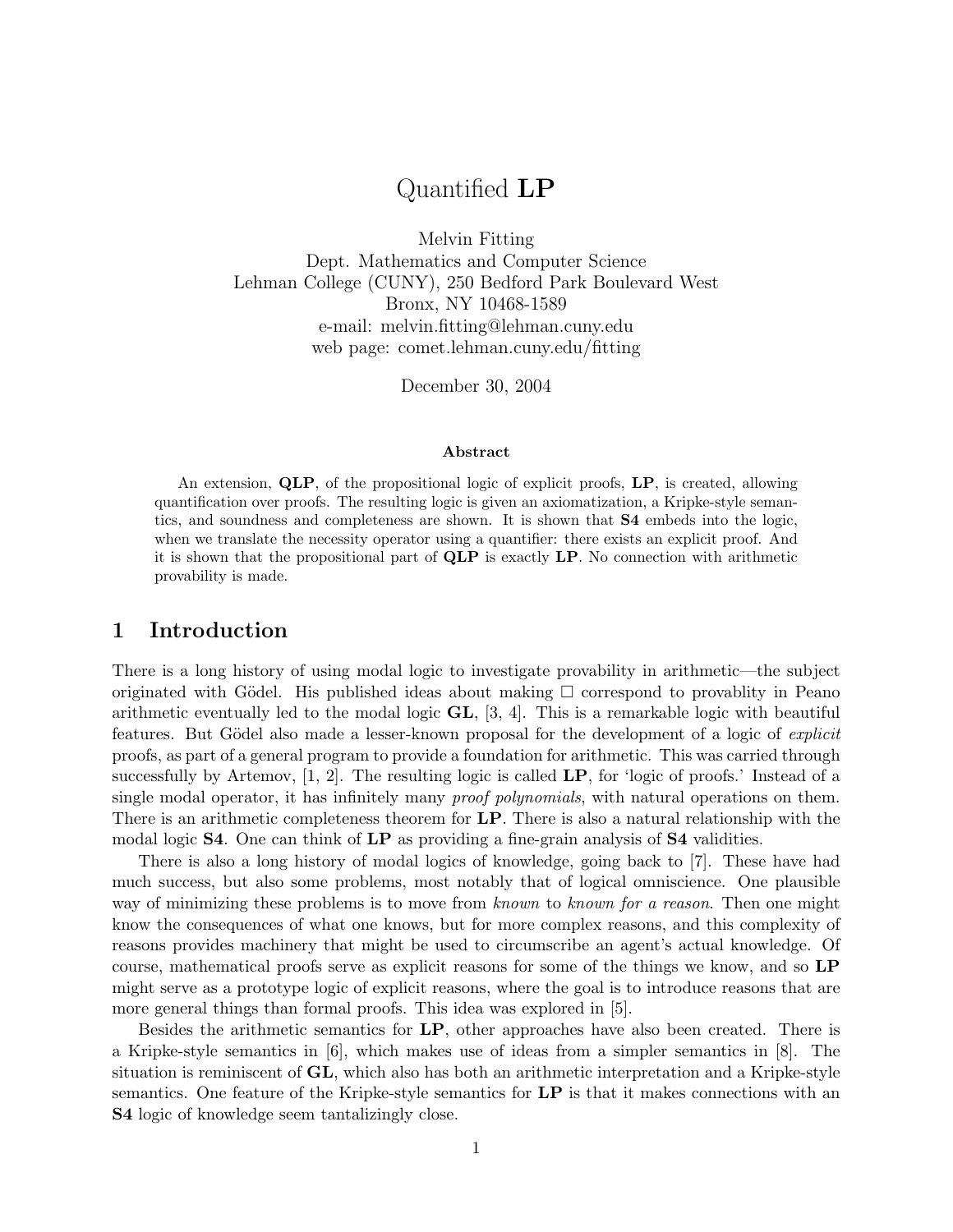One important result about LP, briefly mentioned above, is the *realization* theorem, which connects the logic with S4. It says that, if one takes a theorem of S4, there is some way of replacing all occurrences of the  $\Box$  operator with proof polynomials that will result in a theorem of  $LP$  (and conversely, though this is the easy direction). The original proof of this is in [2], and is proof-theoretic, making use of a cut-elimination result for a sequent calculus version of LP. Alternatively, there is a semantic proof in [6]. Indeed, semantical (non-constructive) proofs of cut elimination can also be given, [9, 6]. A full statement of the realization theorem is more nuanced, involving positive and negative occurrences of  $\square$ , and other things, but we need not go into details here.

In effect, the realization theorem involves quantification 'from the outside;' one thinks of the  $\square$  operator as a kind of quantifier, *there is a proof of*. It is reasonable to try and bring this quantification inside. And there has been work on adding quantifiers to  $\mathbf{LP}$ , where quantification is over proofs (proof polynomials). In [10] such a project is carried out, and connections with arithmetic are investigated. Unfortunately, it is shown that this results in a non-axiomatizable logic. But one can come at the problem from another direction. Suppose we simply begin with axiomatically formulated LP, add the usual axiomatic machinery for quantification, and perhaps a little more as it seems appropriate. Then perhaps we can find a natural Kripke-style semantics to correspond to this, even if the connection with arithmetic is broken. We can think of what we are doing as part of the project to investigate the logic of explicit reasons, which presumably is broader than that of explicit proofs. Carrying out the approach just outlined constitutes the present paper.

The axiomatization we give is rather obvious except for one item, a uniform Barcan formula, whose exact provence is still unclear. In the corresponding Kripke semantics, quantification is over domains of things we call "reasons," and the proof polynomials of  $LP$  denote reasons in the same sense that terms of first-order classical logic denote objects in classical domains of quantification. We call the resulting logic QLP. As noted, soundness and completeness results are shown. Finally, using the semantic machinery, it is shown that **S4** embeds in **QLP** in the expected way, translating  $\square$  by an explicit existential quantifier, "there exists a proof of." It is also shown that **QLP** is a conservative extension of  $\text{LP}-$ the propositional part of  $\text{QLP}$  is exactly  $\text{LP}$ .

#### 2 Syntax

Following  $[2]$ , the collection of formulas of  $\mathbf{LP}$  is built up from an infinite list of propositional letters and  $\perp$ , using  $\supset$ , and the following additional formation rule. If X is a formula and t is a proof polynomial, then t:X is a formula; it should be read "t is a proof of X," or "t is a reason for X." To be neutral here, it will often be said that t verifies X. The collection of proof polynomials of  $\mathbf{LP}$ is built up from an infinite list of proof variables (typically x, y,  $x_1, x_2, \ldots$ ) and proof constants (typically c, d,  $c_1, c_2, \ldots$ ), using the following formation rules. If t and u are proof polynomials, so are  $t \cdot u$ ,  $t + u$ , and !t. Proof constants are meant to be justifications for obvious facts, such as logical axioms. Proof variables are, well, variables. As for the operation symbols, the intuition is as follows.  $t \cdot u$  is meant to be the result of joining together the two reasons; typically if t justifies  $X \supset Y$  and u justifies X then  $t \cdot u$  justifies Y.  $t + u$  is a kind of union; it justifies what either t or u justifies. And ! is a verification operator;  $\mathfrak l$  t verifies the correctness of an application of t. The axioms in the next section reflect this directly. The language of  $\text{LP}$  will be referred to as  $L^{\text{LP}}$ . It should be noted that in the formulation of [2] propositional variables are also allowed—they have been omitted here.

The formation rules for **QLP** extend those of LP, as follows. First, quantification is added: if  $\varphi(x)$  is a formula and x is a proof variable, then  $(\forall x)\varphi(x)$  is a formula. The usual definitions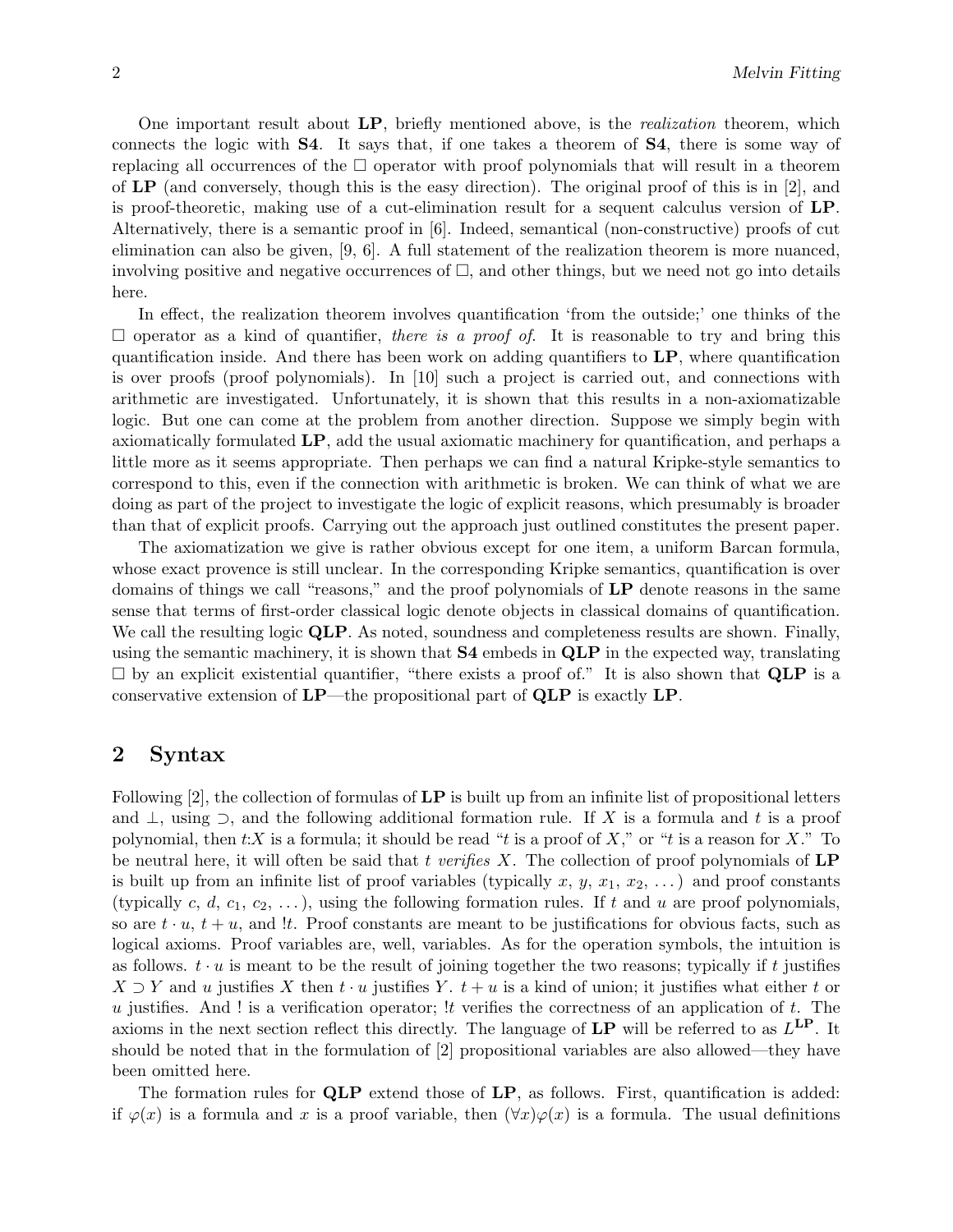covering free and bound occurrences are assumed. We will use the common convention of writing  $\varphi(x)$  to indicate a formula with some (possibly no) free occurrences of the variable x, and  $\varphi(t)$  to be the result of replacing all free occurrences of x with occurrences of t. The second  $QLP$  addition is that an additional operation on proof polynomials is allowed: if  $t$  is a proof polynomial and  $x$  is a proof variable, then  $(t \vee x)$  is a proof variable. The occurrence of x in  $(t \vee x)$  is considered bound. The intention is that  $(t \vee x)$  should serve as a justification of  $(\forall x)\varphi(x)$  if t serves as a (uniform) justification of each instance of  $\varphi(x)$ .

The language of QLP thus defined will be referred to as  $L^{\text{QLP}}$ . Other propositional connectives, and the existential quantifier, are defined symbols as usual.

As noted, constant symbols are intended to be justifications of the 'obvious.' As such, their attachment to formulas is fairly arbitrary, and is handled by the following machinery. A constant specification is a mapping  $\mathcal C$  from proof constants to sets of formulas (possibly empty). A formula X has a proof constant with respect to C if  $X \in \mathcal{C}(c)$  for some proof constant c. A proof constant c is for a formula X if  $X \in \mathcal{C}(c)$ . While constant specifications for **LP** can be quite general, for **QLP** we will need to make the following assumption when showing completeness, essentially saying that a constant specification is immune to the renaming of free variables. Some further comments on this condition will be made at the end of Section 3.

**Definition 2.1 (Free Variable Condition)** Constant specification  $\mathcal{C}$  meets the *free variable con*dition provided, whenever  $\varphi(x_1,\ldots,x_n) \in \mathcal{C}(c)$  and  $y_1,\ldots,y_n$  are variables that do not occur in  $\varphi(x_1, \ldots, x_n)$ , then  $\varphi(y_1, \ldots, y_n) \in \mathcal{C}(c)$ 

#### 3 An Axiom System

The following are LP axiom schemas, taken from [2]. They are also axiom schemas of QLP.

1. A finite set of classical axiom schemas, sufficient for tautologies.

2. 
$$
t:(X \supset Y) \supset (s:X \supset (t \cdot s):Y)
$$

- 3.  $t:X\supset X$
- 4.  $t:X \supseteq \mathit{lt}: (t:X)$
- 5.  $s:X \supset (s+t):X$  and  $t:X \supset (s+t):X$

We add to these two standard universal quantification axioms.

- 6.  $(\forall x)\varphi(x) \supset \varphi(t)$ , for any proof polynomial t that is free for x in  $\varphi(x)$ .
- 7.  $(\forall x)(\psi \supset \varphi(x)) \supset (\psi \supset (\forall x)\varphi(x))$ , where x does not occur free in  $\psi$ .

And finally, we add what we call the *uniform Barcan formula*.

8.  $(\forall x) t:\varphi(x) \supset (t \vee x):(\forall x) \varphi(x)$ , where x does not occur free in t.

There are three rules of inference. The first two come from LP. For starters, we have modus ponens.

$$
\frac{X,X\supset Y}{Y}
$$

Following the terminology of [6], We'll say a constant specification  $\mathcal C$  is axiomatically appropriate if  $\mathcal C$  provides proof constants for exactly the axioms listed above. This amounts to a requirement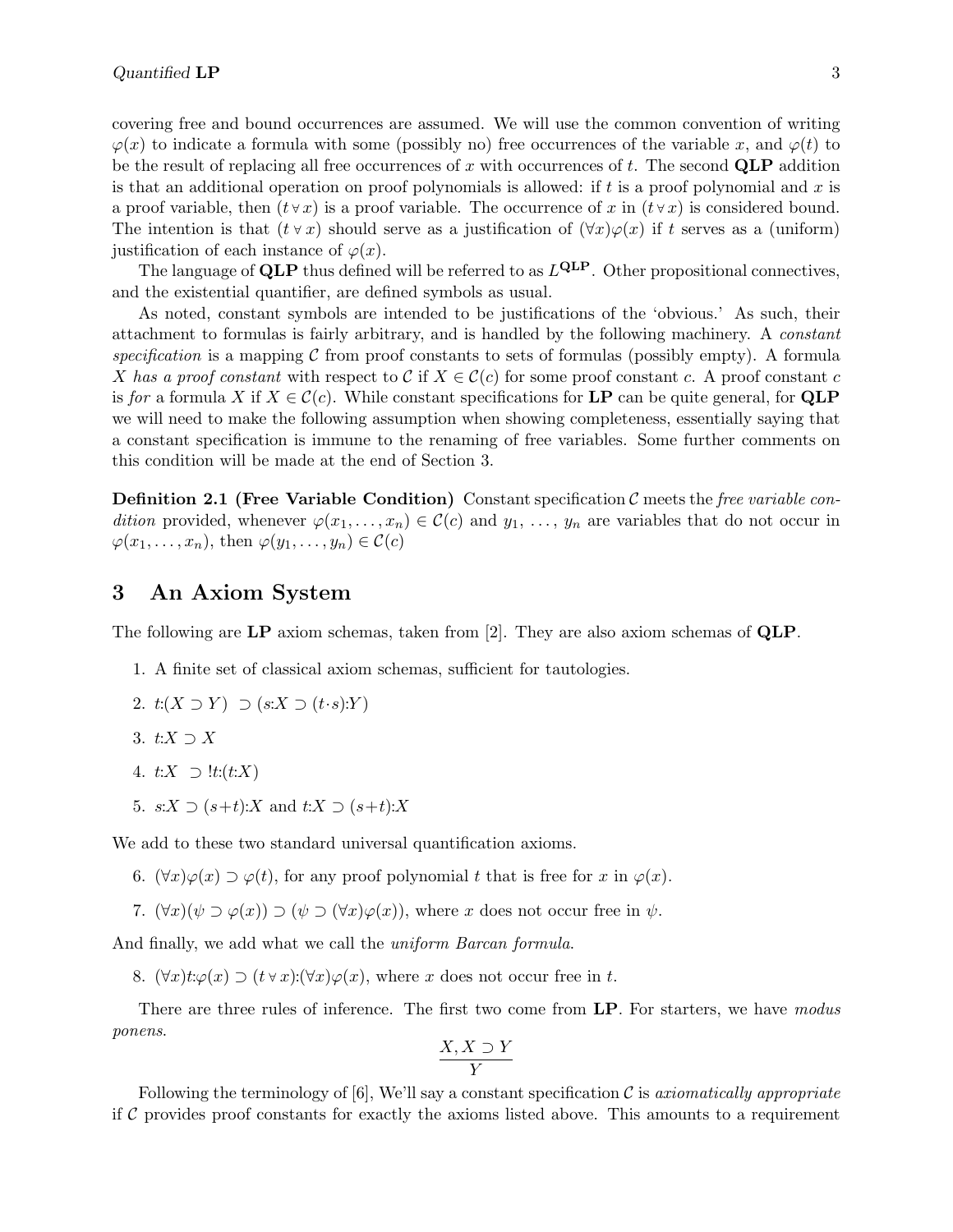that constants serve to justify the obvious, in this case elementary logical truths. The next rule depends on the choice of  $\mathcal{C}$ , which is assumed to be axiomatically appropriate. Call it the  $\mathcal{C}$ necessitation rule: if X is an axiom and  $X \in \mathcal{C}(c)$ , we may conclude the following.

#### $\overline{c:X}$

Finally there is the standard universal generalization rule.

$$
\frac{\varphi(x)}{(\forall x)\varphi(x)}
$$

We'll refer to the system axiomatized above as  $\mathbf{QLP}$  with constant specification C, where C is the constant specification used in the necessitation rule. As usual, Z is a theorem if it is the last line of a proof.

A note about the axioms chosen. We have deliberately kept them the same as in LP as far as possible. Instead of Axiom 1, a quantified version could have been used:

$$
(\forall y)(\forall x)[y:(X \supset Y) \supset (x:X \supset (y \cdot x):Y)]
$$

Of course the Axiom 1 instances follow from this using Axiom 6. Or, using the form of the axiom we did, one instance is

$$
y: (X \supset Y) \supset (x:X \supset (y \cdot x):Y)
$$

from which the quantified version follows using the universal generalization rule.

In [2] an internalization result (Lifting Lemma) is shown for LP. That carries over rather easily to QLP, and plays an important role later on. Here is the version that we need, though something a bit more general could be shown.

**Proposition 3.1** If X is a theorem of **QLP**, using axiomatically appropriate constant specification C, then for some proof polynomial p, with no free variables, the formula  $p:X$  is also a theorem.

**Proof** The argument is by induction on proof length. All the LP cases from [2] carry over directly, so the only item we need to consider in detail here is the rule of universal generalization.

Suppose we have used the universal generalization rule to conclude  $(\forall x)\varphi(x)$  from  $\varphi(x)$ , and the result is known for  $\varphi(x)$ , that is, there is a proof polynomial p with no free variables such that  $p:\varphi(x)$  is provable. Now proceed as follows. From  $p:\varphi(x)$ , conclude  $(\forall x)(p:\varphi(x))$ , using the universal generalization rule. Then by the uniform Barcan formula, axiom 8, and modus ponens, conclude  $(p \forall x)(\forall x)\varphi(x)$ . Note that since x is considered bound in  $(p \forall x)$ , we again have a proof polynomial with no free variables.  $\blacksquare$ 

Finally, a remark concerning the free variable condition on constant specifications, Definition 2.1. Suppose  $\varphi(x_1,\ldots,x_n)$  is one of our axioms and C is an axiomatically appropriate constant specification, say  $\varphi(x_1,\ldots,x_n) \in \mathcal{C}(c)$ . Then we can reason formally as follows.

- 1.  $c:\varphi(x_1,\ldots,x_n)$ , by the  $\mathcal C$  necessitation rule
- 2.  $(\forall x_1) \ldots (\forall x_n) c \varphi(x_1, \ldots, x_n)$ , using the universal generalization rule n times
- 3.  $c \varphi(y_1, \ldots, y_n)$ , making use of axiom 6 and modus ponens *n* times.

Given this, we see that the free variable condition on constant specifications is, in a sense, a recognition that such a derivation can be made, and an incorporation of it directly into the constant specification itself.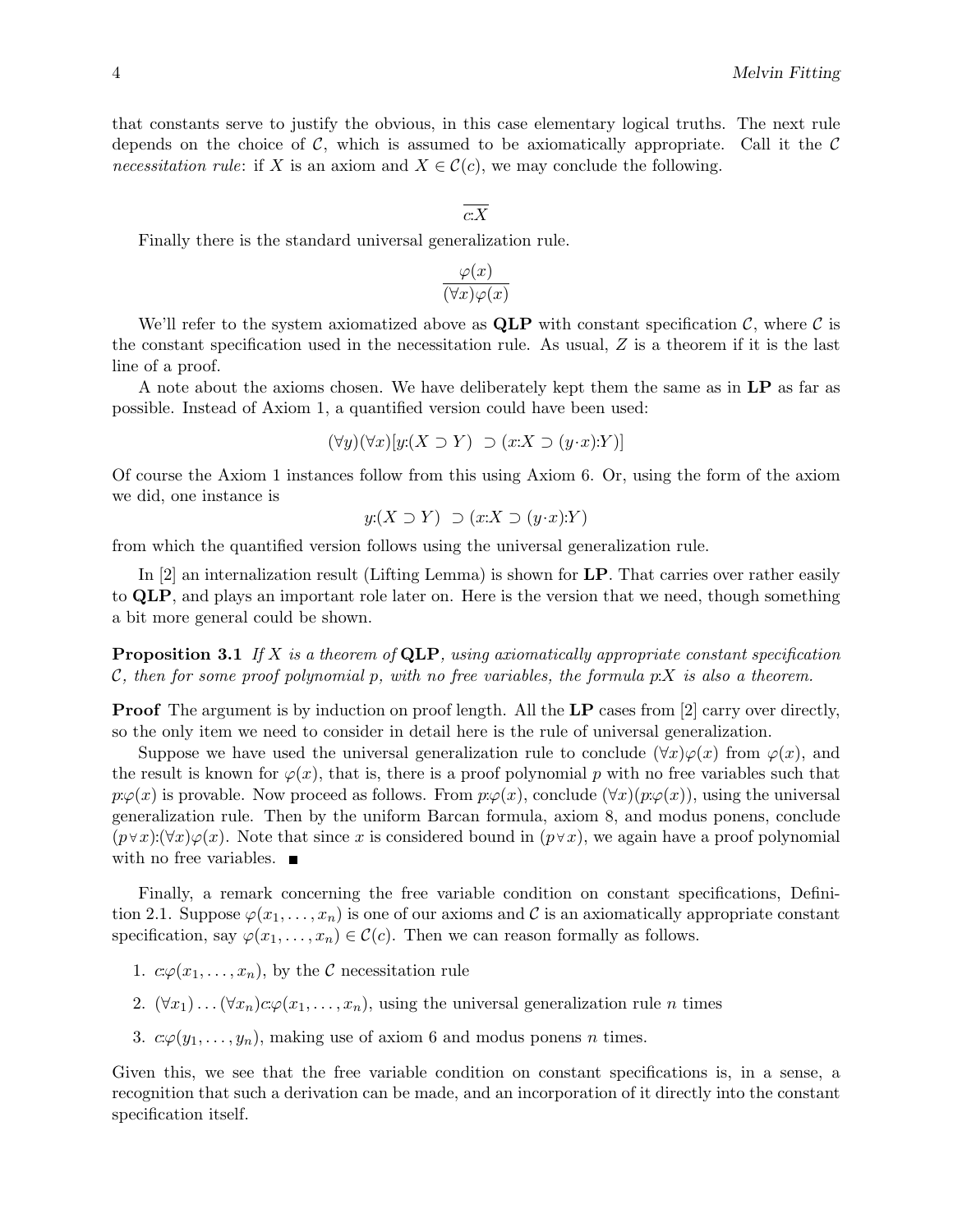#### 4 Semantics

The semantics for  $QLP$  is, in a sense, a quantified version of the  $LP$  semantics of [6], and that paper and [5] should be consulted for background and motivation. Actually, there are two versions of the semantics for LP, weak and strong. This same split carries over to QLP as well. The most notable addition to the LP semantics is that each state of the model has a domain of objects called reasons associated with it. The remainder of this section is given over to the definition of the semantics.

A frame is a structure  $\langle \mathcal{G}, \mathcal{R} \rangle$  where R is a binary relation on the non-empty set G. Members of G are referred to as *states* or *worlds*, as usual. It will be assumed that  $\mathcal{R}$  is reflexive and transitive, that is, the frame is one for S4.

A domain function on a frame  $\langle \mathcal{G}, \mathcal{R} \rangle$  is a mapping D from members of G to non-empty sets, whose members are called *reasons*. Think of these however you want—some structure will be placed on the family of reasons below. It will be assumed that domain functions are monotonic, that is, for  $\Gamma, \Delta \in \mathcal{G}$ ,  $\Gamma \mathcal{R} \Delta$  implies  $\mathcal{D}(\Gamma) \subseteq \mathcal{D}(\Delta)$ . Given a frame  $\langle \mathcal{G}, \mathcal{R} \rangle$  and a domain function  $\mathcal D$  on it,  $\overline{\mathcal{D}}$  is the *frame domain*, and is defined to be  $\cup_{\Gamma \in \mathcal{G}} \mathcal{D}(\Gamma)$ . If  $\mathcal{D}(\Gamma)$  is the same for every  $\Gamma \in \mathcal{G}$ , the domain function is constant domain. In this case, of course, the domain at each state is the same as the domain of the frame.

Given a frame  $\langle \mathcal{G}, \mathcal{R} \rangle$  and a domain function D, an interpretation I is a mapping meeting the following conditions. I assigns to each proof constant c a member  $c^{\mathcal{I}}$  of  $\overline{\mathcal{D}}$ . I assigns to the oneplace function symbol ! a mapping  $\mathcal{I}: \overline{\mathcal{D}} \to \overline{\mathcal{D}}$ . I assigns to the two-place function symbol  $\cdot$  a binary operation  $\cdot^{\mathcal{I}} : \overline{\mathcal{D}} \times \overline{\mathcal{D}} \to \overline{\mathcal{D}}$ , and to + a binary operation  $+^{\mathcal{I}} : \overline{\mathcal{D}} \times \overline{\mathcal{D}} \to \overline{\mathcal{D}}$ . And finally,  $\mathcal{I}$ assigns to  $\forall$  a mapping  $\forall^{\mathcal{I}} : \overline{\mathcal{D}} \times V \to \overline{\mathcal{D}}$ , where V is the set of variables of  $L^{\text{QLP}}$ . It will be assumed that, for each  $\Gamma \in \mathcal{G}, \mathcal{D}(\Gamma)$  contains  $c^{\mathcal{I}}$  for every proof constant c, and is closed under  $s^{\mathcal{I}}$  for every function and operation symbol s.

Suppose we have a structure  $\langle \mathcal{G}, \mathcal{R}, \mathcal{D}, \mathcal{I} \rangle$  where  $\langle \mathcal{G}, \mathcal{R} \rangle$  is a frame, D is a domain function, and I is an interpretation. A valuation v is a mapping from proof variables to members of  $\mathcal{D}$ . It is not required that  $v(x)$  be in  $\mathcal{D}(\Gamma)$  for every  $\Gamma \in \mathcal{G}$ . As usual, a valuation w is an x-variant of a valuation v if v and w agree on all variables except possibly for x. Given a valuation v, with respect to  $\langle \mathcal{G}, \mathcal{R}, \mathcal{D}, \mathcal{I} \rangle$  every proof polynomial t is mapped to a member  $t^v$  of  $\overline{\mathcal{D}}$  by the following rules.

- 1.  $x^v = v(x)$  for x a variable
- 2.  $c^v = c^{\mathcal{I}}$  for c a constant symbol
- 3.  $(t \cdot u)^v = (t^{v \cdot \mathcal{I}} u^v)$
- 4.  $(t+u)^v = (t^v + u^v)^v$
- 5.  $(!t)^{v} = !^{T}(t^{v})$
- 6.  $(t \vee x)^v = (t^v \vee^{\mathcal{I}} x)$

An evidence function  $\mathcal E$  is a mapping that assigns to each  $\Gamma \in \mathcal G$ , to each  $r \in \mathcal D(\Gamma)$ , and to each valuation v a set  $\mathcal{E}(\Gamma,r,v)$  of formulas of  $L^{\text{QLP}}$ . Note that the range of  $\mathcal E$  is syntactic: it consists of sets of formulas. Think of the members of  $\mathcal{E}(\Gamma, r, v)$  as the formulas that r provides possible justification for, in state  $\Gamma$ , under circumstances v. It is not assumed that being possibly justified is the same thing as being true, or being known, though it is understood that  $X$  cannot be known for reason r unless, at least, r is something that can serve as evidence for  $X$ . There is further discussion to be found in [6, 5]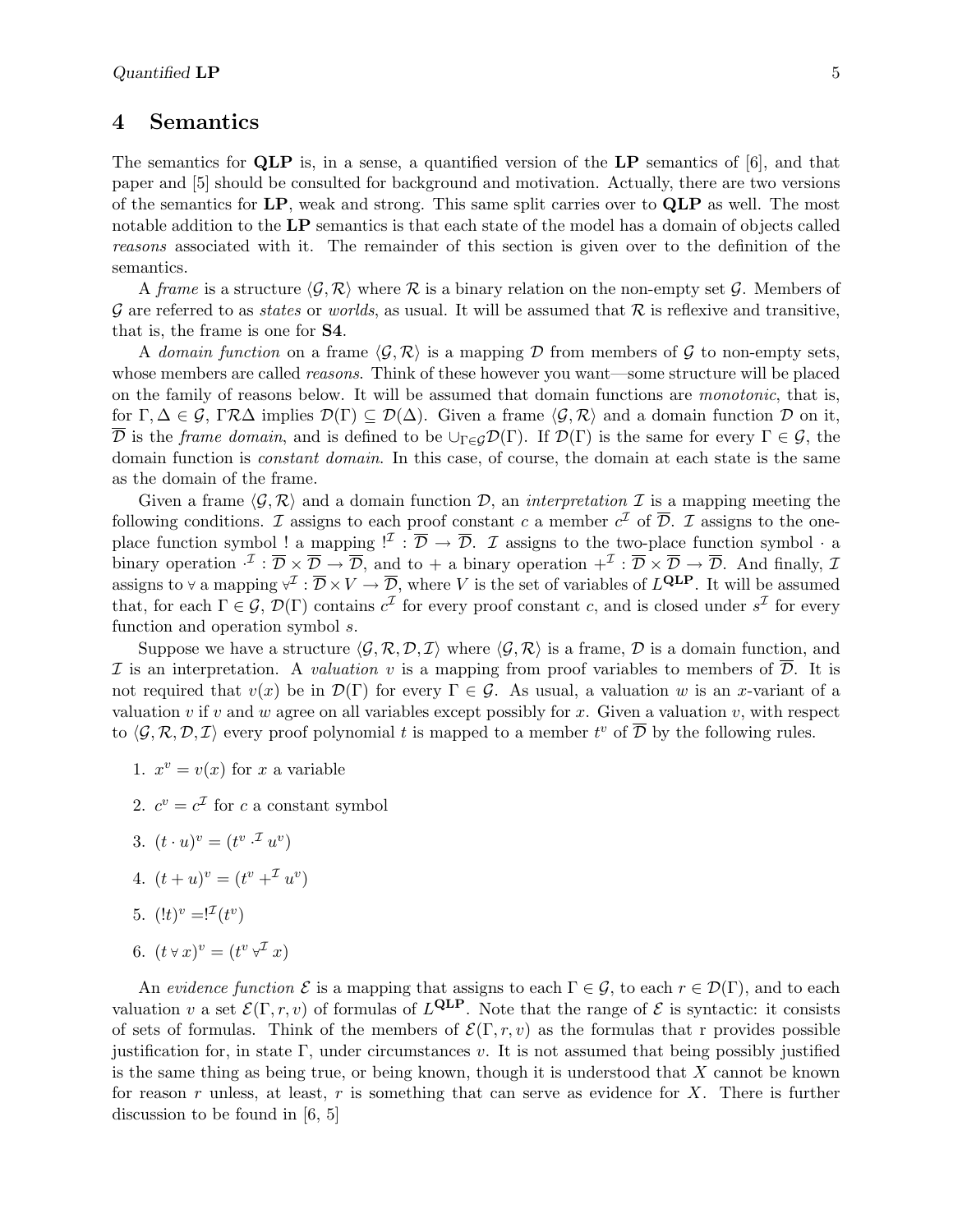There are special conditions that are imposed on evidence functions, as follows. For all formulas X and Y, for all  $\Gamma, \Delta \in \mathcal{G}$ , for all reasons r and s in  $\mathcal{D}(\Gamma)$ , and for all valuations v:

- 1. Γ $R\Delta$  implies  $\mathcal{E}(\Gamma,r,v) \subseteq \mathcal{E}(\Delta,r,v)$  (evidence is also monotonic).
- 2.  $(X \supset Y) \in \mathcal{E}(\Gamma, r, v)$  and  $X \in \mathcal{E}(\Gamma, s, v)$  implies  $Y \in \mathcal{E}(\Gamma, (r \cdot \mathcal{I} s), v)$  (application).
- 3. If  $X \in \mathcal{E}(\Gamma, r, v)$  and t is a proof polynomial such that  $t^v = r$ , then  $t: X \in \mathcal{E}(\Gamma, (\mathcal{F}_r), v)$  (proof checker).
- 4.  $\mathcal{E}(\Gamma,r,v) \cup \mathcal{E}(\Gamma,s,v) \subseteq \mathcal{E}(\Gamma,(r+\mathcal{I}_s),v)$  (choice).
- 5. If  $X \in \mathcal{E}(\Gamma, r, w)$  for every w that is an x-variant of v, with  $w(x) \in \mathcal{D}(\Gamma)$ , then  $(\forall x)X \in$  $\mathcal{E}(\Gamma, (r \forall \mathcal{I} x), v).$
- 6. If v and w agree on the free variables of X, then  $X \in \mathcal{E}(\Gamma, r, v)$  iff  $X \in \mathcal{E}(\Gamma, r, w)$ .

Finally, consider the structure  $\mathcal{M} = \langle \mathcal{G}, \mathcal{R}, \mathcal{D}, \mathcal{I}, \mathcal{E}, \mathcal{V} \rangle$  where:  $\langle \mathcal{G}, \mathcal{R} \rangle$  is a frame; D is a domain function,  $\mathcal I$  is an interpretation,  $\mathcal E$  is an evidence function, and  $\mathcal V$  is a mapping of propositional letters to sets of states. Truth at worlds of  $M$ , with respect to a valuation v, is evaluated in a way that extends that of  $[6]$ . The idea behind clause 5 is that X is known with t as justification at state Γ if X is known at Γ (true in all accessible worlds), and t serves as possible evidence for X at Γ.

- 1.  $M, \Gamma \Vdash_{v} P \Longleftrightarrow \Gamma \in \mathcal{V}(P)$  for P a propositional letter;
- 2.  $\mathcal{M}, \Gamma \nvDash_v \bot;$
- 3.  $\mathcal{M}, \Gamma \Vdash_v X \supset Y \Longleftrightarrow \mathcal{M}, \Gamma \Vdash_v X$  or  $\mathcal{M}, \Gamma \Vdash_v Y$ ;
- 4.  $M, \Gamma \Vdash_v (\forall x) \varphi \iff M, \Gamma \Vdash_w \varphi$  for every valuation w that is an x-variant of v and is such that  $w(x) \in \mathcal{D}(\Gamma)$ .
- 5.  $M, \Gamma \Vdash_v (t:X) \Longleftrightarrow X \in \mathcal{E}(\Gamma, t^v, v)$  and  $M, \Delta \Vdash_v X$  for every  $\Delta \in \mathcal{G}$  such that  $\Gamma \mathcal{R} \Delta$ .

We say that X is meaningful at state  $\Gamma$  of M with respect to v provided, for every proof polynomial t that occurs in X,  $t^v \in \mathcal{D}(\Gamma)$ —equivalently, for each variable x that has a free occurrence in X,  $v(x) \in \mathcal{D}(\Gamma)$ . We also say X is true at state  $\Gamma$  with respect to v if  $\mathcal{M}, \Gamma \Vdash_{v} X$ , and otherwise X is false at Γ. Finally, X is valid in the structure M if, for every valuation v, X is true at all states  $\Gamma$  of M at which X is meaningful with respect to v.

A quasi-model is a structure meeting all the conditions listed above.

A quasi-model  $\mathcal{M} = \langle \mathcal{G}, \mathcal{R}, \mathcal{D}, \mathcal{I}, \mathcal{E}, \mathcal{V} \rangle$  meets constant specification C provided that, for each constant c, each valuation v, and each  $\Gamma \in \mathcal{G}$  we have  $\mathcal{C}(c) \subseteq \mathcal{E}(\Gamma, c^{\mathcal{I}}, v)$ .

A quasi-model is a weak QLP model if all instances of axiom 8 are valid in it.

A quasi-model meets the *fully explanatory* condition provided that, whenever  $X$  is meaningful at state Γ with respect to a valuation v, and  $\mathcal{M}, \Delta \Vdash_v X$  for every  $\Delta \in \mathcal{G}$  such that  $\Gamma \mathcal{R} \Delta$ , then  $X \in \mathcal{E}(\Gamma, r, v)$ , for some  $r \in \mathcal{D}(\Gamma)$ . A weak model that meets the fully explanatory condition is a strong QLP model.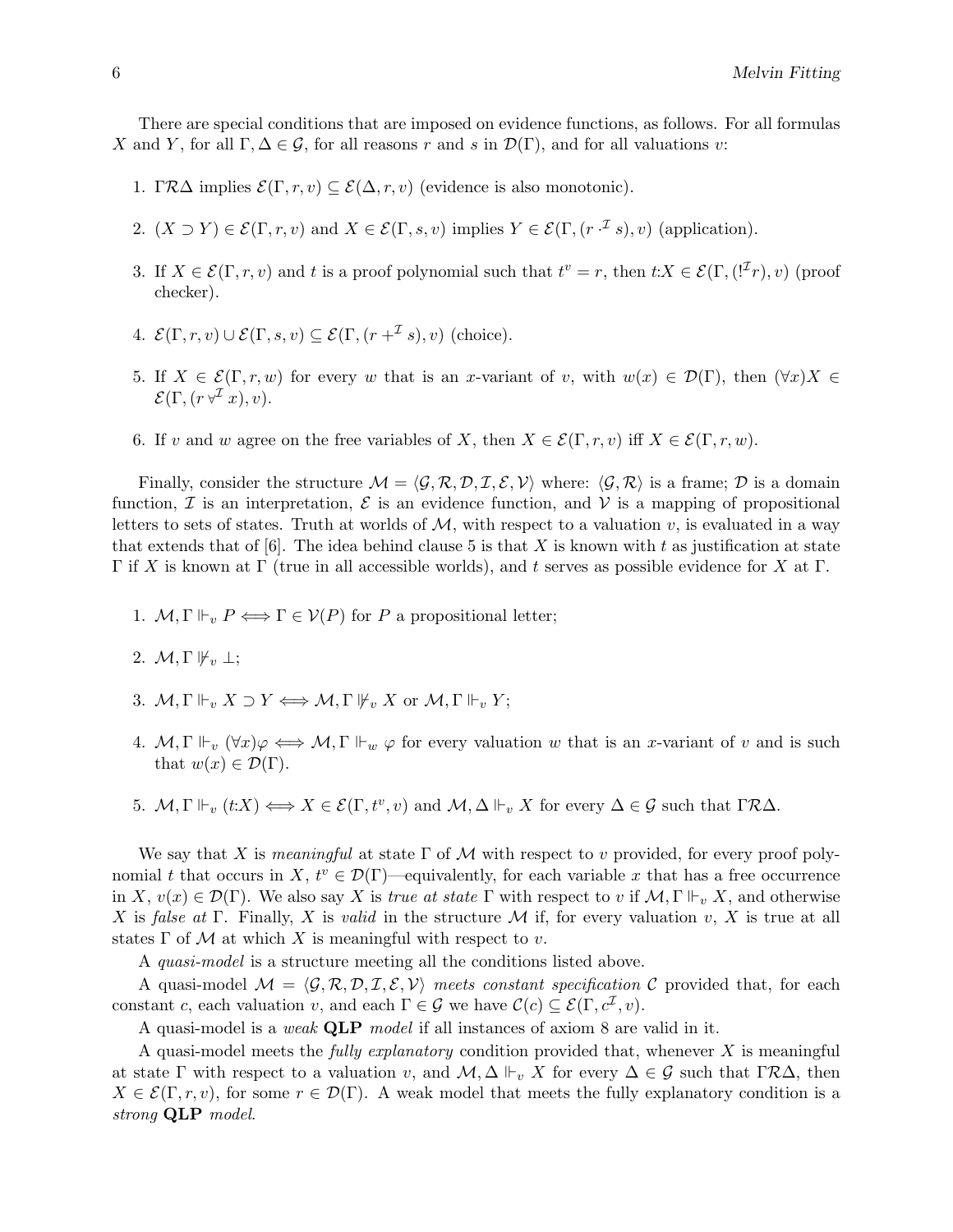#### 5 Soundness

It will be proved that axiomatic QLP is sound with respect to the weak model semantics, and hence also with respect to the strong model semantics. More specifically, what will be proved is this.

**Theorem 5.1** if X has a QLP proof using the C necessitation rule, where C is axiomatically appropriate but does not necessarily meet the free variable condition, then  $X$  is valid in all weak **QLP** models that meet constant specification  $\mathcal{C}$ .

This theorem is shown by induction on the length of the proof of  $X$ . Each axiom is easily seen to be valid, with the arguments for the LP part being essentially the same as in [6]. This leaves the three rules of inference. Call a rule sound provided that, whenever the premises are valid in all weak models meeting constant specification  $\mathcal{C}$ , so is the conclusion. The soundness of the  $\mathcal{C}$ necessitation rule is by the usual argument, and that of the rule of universal generalization is just as in classical logic. This leaves modus ponens.

Proposition 5.2 Modus ponens is a sound rule.

**Proof** Let M be a weak QLP model meeting constant specification C. Suppose both X and  $X \supset Y$  are valid in M; We'll show Y is also valid.

Let  $\Gamma \in \mathcal{G}$  be a state at which Y is meaningful with respect to v, but  $\mathcal{M}, \Gamma \Vdash_{v} Y$ ; we'll derive a contradiction. The problem we have is that  $X$  may have variables that do not occur in  $Y$ , and so X and  $X \supset Y$  might not be meaningful at  $\Gamma$  with respect to v. Say  $x_1, \ldots, x_n$  are all the variables in X that are not in Y. Choose  $a_1, \ldots, a_n \in \mathcal{D}(\Gamma)$ , and let w be the valuation that agrees with v on all variables, except that  $w(x_i) = a_i$ , for  $i = 1, ..., n$ . Since  $x_1, ..., x_n$  do not occur in Y, we have  $\mathcal{M}, \Gamma \nvDash_{w} Y$ , and of course Y is meaningful at  $\Gamma$  with respect to w. But also, X and  $X \supset Y$  are meaningful at  $\Gamma$  with respect to w, so by our validity assumption,  $\mathcal{M}, \Gamma \Vdash_w X$  and  $\mathcal{M}, \Gamma \Vdash_w X \supset Y$ , and a contradiction is immediate.

#### 6 Completeness

It will be proved that axiomatic QLP is complete with respect to the strong model semantics, and hence also with respect to the weak model semantics. Here is a proper statement of the result. Note that the free variable condition of Definition 2.1 finally comes in.

**Theorem 6.1** Let C be a constant specification that is axiomatically appropriate and that meets the free variable condition. If a formula X of  $L^{\text{QLP}}$  is valid in all strong  $\text{QLP}$  models that meet specification  $\mathcal{C}$ , then X has an axiomatic proof using  $\mathcal{C}$ .

The rest of the section is devoted to a proof of this Theorem. Actually the contrapositive will be shown, as is the usual procedure. Let  $\mathcal C$  be an axiomatically appropriate constant specification meeting the free variable condition.  $\mathcal C$  is fixed for the rest of the section.

Let  $p_1, p_2, \ldots$ , be an infinite list of proof constants that are new to  $L^{\text{QLP}}$ . We call these parameters. Let  $L^*$  be the extension of  $L^{\text{QLP}}$  in which parameters are allowed to appear in formulas. The expanded language, and sublanguages of it, will be used to construct a model, but it is understood that it is only required to be a model with respect to the original language. For example, in Section 4 we gave as a condition on models that: "for each  $\Gamma \in \mathcal{G}, \mathcal{D}(\Gamma)$  contains  $c^{\mathcal{I}}$  for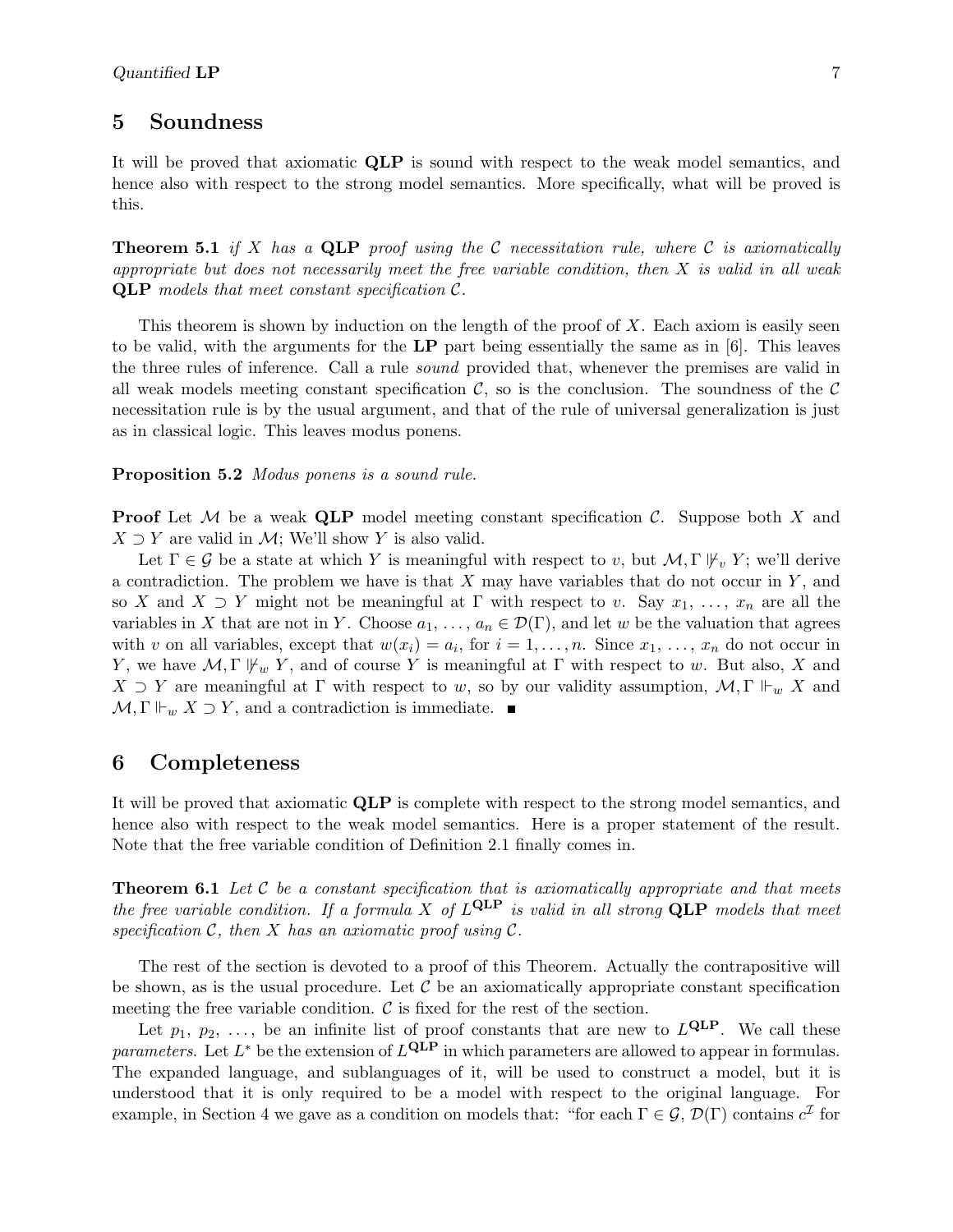every proof constant c." In the model we construct, the condition applies only to constants from the language  $L^{\text{QLP}}$ , and is not required of parameters.

We will be interested in theorems, and proofs, in the extended language  $L^*$ , but the constant specification  $\mathcal C$  is only axiomatically appropriate for the original language L. Consequently we create an axiomatically appropriate constant specification for  $L^*$ , which we do as follows, calling the result  $\mathcal{C}^*$ . Suppose  $\varphi(p_1,\ldots,p_k)$  is an instance of one of the axiom schemes for **QLP**, where this is a formula of  $L^*$  and  $p_1, \ldots, p_k$  are all the parameters it contains. Let  $x_1, \ldots, x_k$  be proof variables that do not occur in  $\varphi$ , and consider the formula  $\varphi(x_1, \ldots, x_k)$ , which is a formula of the original language L, and again an instance of an axiom scheme of **QLP**. Then  $\varphi(x_1, \ldots, x_k)$  has one or more proof constants, let c be any one of them. We set  $\varphi(p_1,\ldots,p_k) \in C^*(c)$ . The process just described makes use of a choice of proof variables  $x_1, \ldots, x_k$ , but since C meets the free variable condition, the actual variables chosen do not matter. The constant specification  $\mathcal{C}^*$  extends  $\mathcal{C}$ , because if a formula contains no parameters, the process just described will assign the same proof constants for the formula that  $\mathcal C$  itself provides. Obviously  $\mathcal C^*$  is axiomatically appropriate, with respect to  $L^*$ .

The following can now be proved. We'll leave the argument to you—it is here that our formulation of  $\mathcal{C}^*$  comes into play.

**Lemma 6.2** Suppose  $\varphi(p)$  is a formula of  $L^*$ , where p is a parameter (not necessarily the only one appearing in the formula). And suppose  $\varphi(p)$  has a QLP proof, using constant specification  $\mathcal{C}^*$ . Let x be a proof variable that does not occur in the proof. Replacing occurrences of p throughout the proof by occurrences of x produces another correct QLP proof with respect to  $\mathcal{C}^*$ , of  $\varphi(x)$ .

Now we continue with the completeness argument. If P is a set of parameters, by  $L^*(P)$  is meant the sublanguage of  $L^*$  with parameters restricted to the set P. Let S be a set of closed formulas from  $L^*(P)$ . S is inconsistent if there is a finite  $\{X_1, \ldots, X_n\} \subseteq S$  such that  $X_1 \supset (X_2 \supset$  $\cdots (X_n \supset \bot) \cdots$ ) has a proof in QLP (using the expanded language  $L^*(P)$ ). S is consistent if it is not inconsistent. S is maximally consistent with respect to  $L^*(P)$  if it is consistent, and no proper superset of S consisting of closed formulas from  $L^*(P)$  is consistent. Finally, S is  $\exists$ -complete with respect to  $L^*(P)$  if, for every formula  $\neg(\forall x)\varphi(x)\in S$  there is some closed proof polynomial t in  $L^*(P)$  such that  $\neg \varphi(t) \in S$ .

**Proposition 6.3** Let S be a consistent subset of  $L^*(P)$  consisting of closed formulas, and suppose  $\neg(\forall x)\varphi(x)\in S$ . Also, let p be a parameter not in S. Then  $S\cup\{\neg\varphi(p)\}\$ is consistent.

Proof This is a standard argument, with some minor variations. Suppose, under the hypotheses of the Proposition, that  $S \cup {\neg \varphi(p)}$  is not consistent. Then for some finite subset  $X_1, \ldots, X_n$  of S, the set  $\{X_1,\ldots,X_n,\neg\varphi(p)\}\$ is not consistent, from which it follows that  $(X_1\wedge\ldots\wedge X_n)\supset\varphi(p)$ is provable. Let  $z$  be a proof variable that does not appear in this proof. By Lemma 6.2 it follows that  $(X_1 \wedge \ldots \wedge X_n) \supset \varphi(z)$  is also provable. Then using universal generalization and axiom 7,  $(X_1 \wedge \ldots \wedge X_n) \supset (\forall z) \varphi(z)$  is provable, and hence so is  $(X_1 \wedge \ldots \wedge X_n) \supset (\forall x) \varphi(x)$ . But this is a contradiction since  $X_1, \ldots, X_n \in S$ ,  $\neg(\forall x)\varphi(x) \in S$ , and S is consistent.

Now a standard Henkin construction gives us the following. We omit the details.

**Proposition 6.4** Suppose S is a consistent subset of  $L^*(P)$  consisting of closed formulas, where P omits infinitely many parameters. Then there is an extension,  $S'$  of  $S$  consisting of closed formulas, and an extension  $P'$  of P that also omits infinitely many parameters, such that  $S'$  is in the language  $L^*(P')$  and is both maximally consistent with respect to  $L^*(P')$ , and  $\exists$ -complete.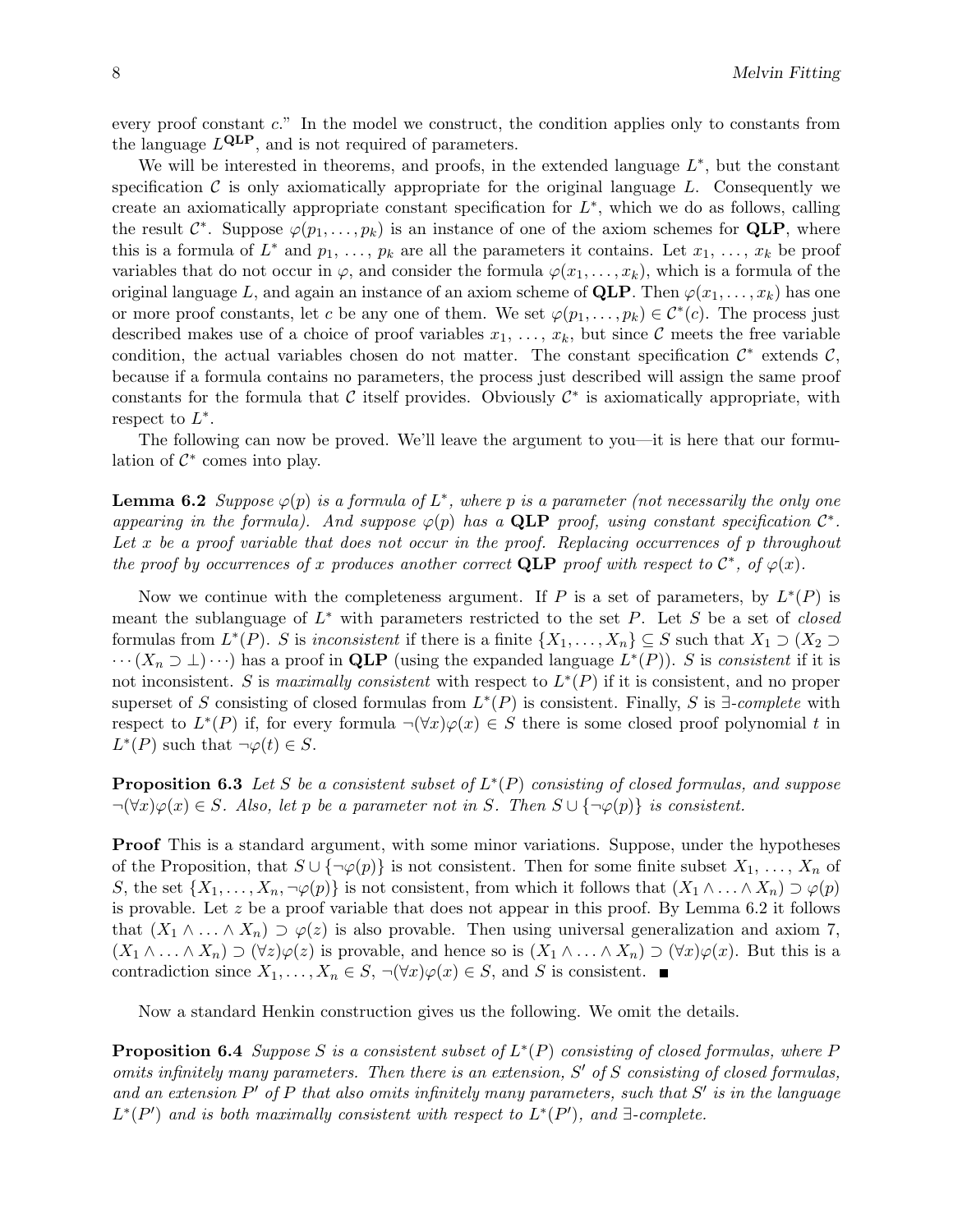For  $\Gamma \in \mathcal{G}$ , let  $\Gamma^{\sharp} = \{Z \mid t: Z \in \Gamma \text{ for some } t\}$ . Now, say  $\Gamma, \Delta \in \mathcal{G}$ ,  $\Gamma$  is P-world-like and  $\Delta$  is Q-world-like. We set  $\Gamma \mathcal{R} \Delta$  provided  $P \subseteq Q$  and  $\Gamma^{\sharp} \subseteq \Delta$ . We now have a frame,  $\langle \mathcal{G}, \mathcal{R} \rangle$ , and it must be verified that it is reflexive and transitive. For reflexivity, of course  $P \subseteq P$ ; it still must be shown that  $\Gamma^{\sharp} \subseteq \Gamma$ . Well, suppose  $\Gamma$  is P-world-like, and  $Z \in \Gamma^{\sharp}$ . Then  $t:Z \in \Gamma$ , for some t in the language  $L^*(P)$ . The axiom  $t:Z \supset Z$  (an instance of axiom scheme 3) is in the language  $L^*(P)$ , so it must be in Γ. Since maximal consistent sets are closed under modus ponens, then  $Z \in \Gamma$ . Thus we have reflexivity. Showing transitivity comes down to showing that  $\Gamma^{\sharp} \subseteq \Gamma^{\sharp\sharp}$ , and this is established similarly, using axiom schema 4.

We have a reflexive, transitive frame  $\langle \mathcal{G}, \mathcal{R} \rangle$ . We next need a domain function D, and this is simple. Suppose  $\Gamma \in \mathcal{G}$  is P-world-like; we define  $\mathcal{D}(\Gamma)$  to be the set of all closed proof polynomials in the language  $L^*(P)$ . (Remember, the occurrence of x in  $(t\forall x)$  is considered to be bound, and thus if t is closed, so is  $(t \vee x)$ .) It is immediate that we have monotonicity:  $\Gamma \mathcal{R}\Delta$  implies  $\mathcal{D}(\Gamma) \subseteq \mathcal{D}(\Delta)$ . Note that the frame domain is the set of all closed proof polynomials in the language  $L^*$ .

Next we need an interpretation function  $I$ , and this too is simple. For a constant c of  $L^{\text{QLP}}$ , define  $c^{\mathcal{I}}$  to be c. For the function symbol +, define  $+^{\mathcal{I}}$  to be the function that maps the closed proof polynomials t and u to the closed proof polynomial  $(t + u)$ . And similarly for the other function symbols.

The model we are constructing is a kind of Herbrand model, and so there is a close connection between valuations and substitutions. We introduce some formal machinery to let us make use of this connection. A substitution is a mapping from proof variables to proof polynomials (the domain is not required to be finite). The set of proof variables is the same for  $L^{\text{QLP}}$  and for  $L^*$ , but the set of proof polynomials is different—we'll allow proof polynomials from  $L^*$ . The symbol  $\sigma$ , with or without subscripts, will be used for substitutions. The result of applying the substitution  $\sigma$  to the QLP formula Z will be denoted by  $Z\sigma$ . Similarly  $t\sigma$  is the result of applying  $\sigma$  to the proof polynomial t. It is, of course, assumed that substitutions only replace free occurrences of variables. As usual, a valuation in the structure  $\langle \mathcal{G}, \mathcal{R}, \mathcal{D}, \mathcal{I} \rangle$  is a mapping from proof variables to members of  $\overline{\mathcal{D}},$  but now these are closed proof polynomials of  $L^*$ . Then we can naturally associate a substitution with each valuation in the obvious way: for a valuation  $v$ , denote the corresponding substitution by  $\sigma_v$ , where  $\sigma_v$  is the substitution that replaces a variable x by the closed term  $v(x)$ . The following can now be proved by induction on complexity: for each proof polynomial in the language  $L^*$  and for each valuation v, with respect to the structure  $\langle \mathcal{G}, \mathcal{R}, \mathcal{D}, \mathcal{I} \rangle$ ,  $t^v$  is the closed term  $t\sigma_v$ .

Now we can define an evidence function  $\mathcal{E}$ . For  $\Gamma \in \mathcal{G}$ , for  $r \in \mathcal{D}(\Gamma)$ , and for a valuation v, define  $\mathcal{E}(\Gamma, r, v)$  to be the set of all formulas X of  $L^{\text{QLP}}$  such that  $r:(X\sigma_v) \in \Gamma$ .

There are six conditions required for an evidence function. For condition 1, monotonicity, suppose  $\Gamma \mathcal{R}\Delta$ , and also suppose  $X \in \mathcal{E}(\Gamma, r, v)$ , which means  $r: (X\sigma_v) \in \Gamma$ . Since members of G contain all axioms (in the appropriate language),  $r:(X\sigma_v) \supset \text{!r}:r:(X\sigma_v)$  is in  $\Gamma$ , and since members of G are closed under modus ponens because of maximally consistency,  $!r : r : (X\sigma_v) \in \Gamma$ . Then  $r:(X\sigma_v) \in \Gamma^{\sharp} \subseteq \Delta$ , so  $X \in \mathcal{E}(\Delta, r, v)$ . Conditions 2, 3, 4 on evidence functions are established similarly.

For evidence function condition 5, suppose  $X \in \mathcal{E}(\Gamma, t, w)$  for every valuation w that is an x-variant of v with  $w(x) \in \mathcal{D}(\Gamma)$ . This means the formula  $t:(X\sigma_w)$  is in  $\Gamma$  for every x-variant w of v with  $w(x) \in \mathcal{D}(\Gamma)$ . If we had  $(\neg(\forall x)t:X)\sigma_v \in \Gamma$ , by the  $\exists$ -completeness of  $\Gamma$  we would have  $(\neg(t:X))\sigma_w \in \Gamma$  for some w that was an x-variant of v, with  $w(x) \in \mathcal{D}(\Gamma)$ . Since t is a closed proof polynomial, this is equivalent to  $\neg(t:(X\sigma_w)) \in \Gamma$ , and this would contradict the consistency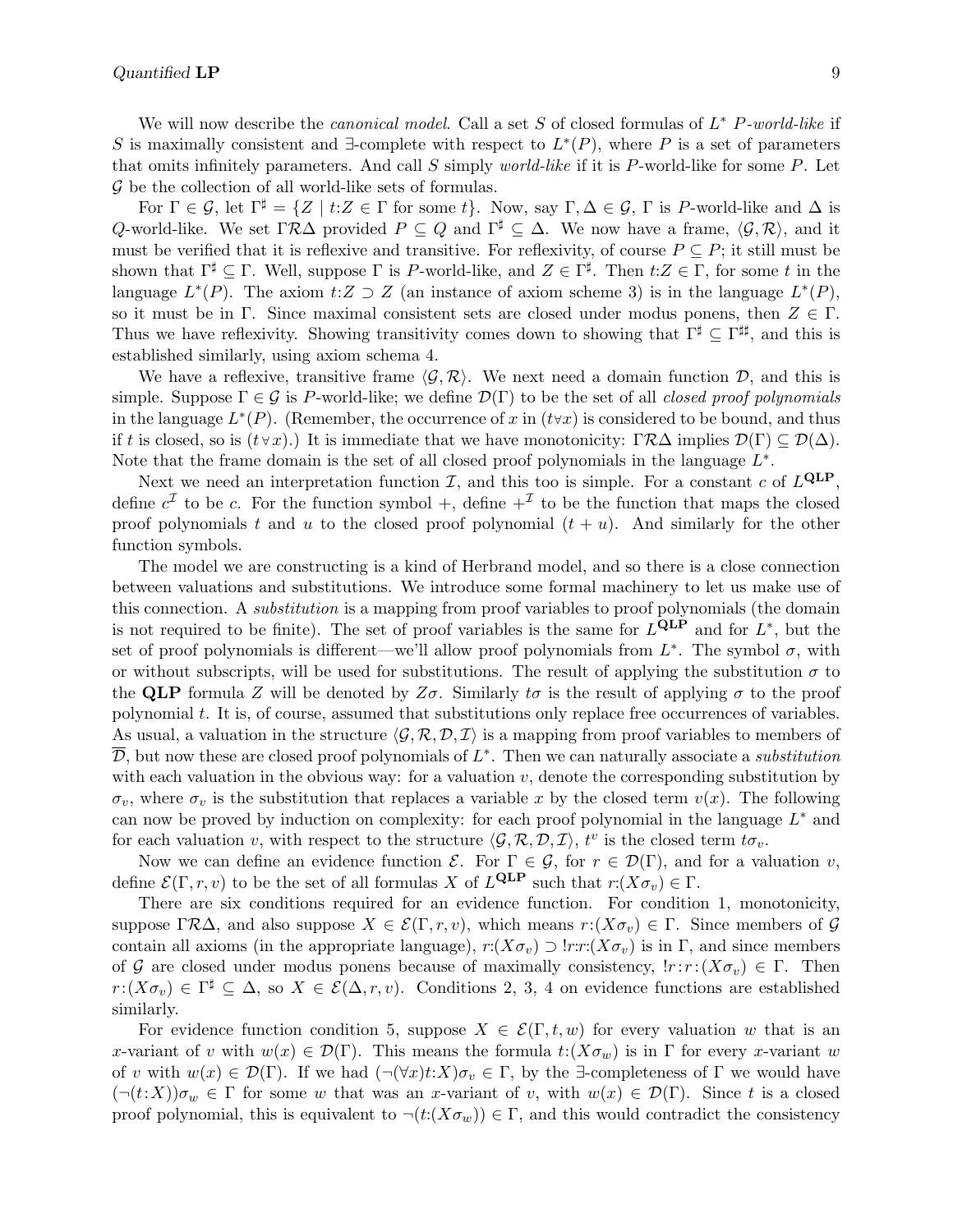of Γ. Then  $(\neg(\forall x)t:X)\sigma_v \notin \Gamma$ , so by maximality  $((\forall x)t:X)\sigma_v \in \Gamma$ . Suppose we temporarily let  $\sigma'_v$  be like  $\sigma_v$  except that it does not have x in its domain. Then an equivalent formulation of this is:  $((\forall x) t : X \sigma'_v) \in \Gamma$ . Now using Axiom 8 we conclude  $(t \lor x) : ((\forall x) X \sigma'_v) \in \Gamma$ , or equivalently,  $(t \vee x) : ((\forall x) X) \sigma_v \in \Gamma$ , and hence  $(\forall x) X \in \mathcal{E}(\Gamma, (t \vee x), v)$ .

Evidence function condition 6 is straightforward, and verification is omitted.

Finally we define a mapping V. For a propositional letter P, set  $\mathcal{V}(P) = \{ \Gamma \in \mathcal{G} \mid P \in \Gamma \}.$ 

We have completed the definition of a structure,  $\mathcal{M} = \langle \mathcal{G}, \mathcal{R}, \mathcal{D}, \mathcal{I}, \mathcal{E}, \mathcal{V} \rangle$  which we will call the *canonical model*, though at this point we have only shown that  $M$  satisfies all the conditions for being a quasi-model that meets constant specification  $\mathcal{C}$ .

**Lemma 6.5 (Truth Lemma)** Let  $\mathcal{M} = \langle \mathcal{G}, \mathcal{R}, \mathcal{D}, \mathcal{I}, \mathcal{E}, \mathcal{V} \rangle$  be the canonical model. For each  $\Gamma \in \mathcal{G}$ , for each formula X in the language  $L^{\text{QLP}}$ , and for each valuation v, if X is meaningful at  $\Gamma$  with respect to v, then  $\mathcal{M}, \Gamma \Vdash_v X$  iff  $X\sigma_v \in \Gamma$ .

**Proof** As usual, the argument is by induction on the complexity of X.

- 1. The atomic case. Let X be  $P$ , a propositional letter. This is meaningful at every member of  $\mathcal G$  with respect to every valuation, and the conclusion is immediate, by definition of  $\mathcal V$ .
- 2. The propositional connective case. If X is  $Y \supset Z$ , and the Lemma is known for Y and Z, it follows immediately for X using the familiar properties of maximally consistent sets.
- 3. The quantifier case. This case too follows the route of standard completeness arguments. It makes use of axiom 6 and the  $\exists$ -completeness of members of  $\mathcal{G}$ .
- 4. The explicit proof polynomial case. Here the argument is much as it is in  $[6]$ . Suppose X is t:Y, and the Lemma is known for Y. For one direction of the Lemma, assume that  $(t:Y)\sigma_v$  is in Γ. that is,  $(t\sigma_v):(Y\sigma_v)$ . Then, first of all,  $Y\sigma_v \in \Gamma^{\sharp}$ , hence  $Y\sigma_v \in \Delta$  for every  $\Delta \in \mathcal{G}$  such that  $\Gamma \mathcal{R} \Delta$ , and so by the induction hypothesis,  $\mathcal{M}, \Delta \Vdash_v Y$ . And second,  $Y \in \mathcal{E}(\Gamma, t\sigma_v, v)$ , or equivalently,  $Y \in \mathcal{E}(\Gamma, t^v, v)$ . From these two it follows that  $\mathcal{M}, \Gamma \Vdash_v t:Y$ .

For the other direction, suppose that  $(t : Y)\sigma_v$  is meaningful at Γ with respect to v but  $(t:Y)\sigma_v \notin \Gamma$ . That is,  $(t\sigma_v):(Y\sigma_v) \notin \Gamma$ . By definition of  $\mathcal E$  we have  $Y \notin \mathcal E(\Gamma, t\sigma_v, v)$  or equivalently,  $Y \notin \mathcal{E}(\Gamma, t^v, v)$ , and it follows that  $\mathcal{M}, \Gamma \nvDash_v t:Y$ .

#### $\blacksquare$

Of course using the Truth Lemma, all instances of axiom 8 are valid in the canonical model, and hence it is a weak **QLP** model. It remains to verify that the canonical model meets the fully explanatory condition, and the proof of this follows the lines of a similar result in [6].

Consider the canonical model  $\mathcal{M} = \langle \mathcal{G}, \mathcal{R}, \mathcal{D}, \mathcal{I}, \mathcal{E}, \mathcal{V} \rangle$ . Suppose X, in the language  $L^{\text{QLP}}$ , is meaningful at  $\Gamma \in \mathcal{G}$  with respect to valuation v, and for every  $\Delta \in \mathcal{G}$  with  $\Gamma \mathcal{R} \Delta$  we have  $\mathcal{M}, \Delta \Vdash_v X$ . We'll show  $X \in \mathcal{E}(\Gamma, r, v)$  for some  $r \in \mathcal{D}(\Gamma)$ . More precisely, suppose  $X \notin \mathcal{E}(\Gamma, r, v)$ for every  $r \in \mathcal{D}(\Gamma)$ ; we'll derive a contradiction. Our supposition amounts to this: for each  $r \in \mathcal{D}(\Gamma)$ ,  $r:(X\sigma_v)\notin \Gamma$ .

The key item to show is that  $\Gamma^{\sharp} \cup \{\neg X \sigma_v\}$  is consistent. For then we can extend it to a world-like set  $\Delta$ ; we will have  $\Gamma \mathcal{R} \Delta$ , and by the Truth Lemma,  $\mathcal{M}, \Delta \not\vdash_v X$ , which is not the case. So we now concentrate on showing this key item.

Suppose  $\Gamma^{\sharp} \cup \{\neg X \sigma_v\}$  is not consistent. Then for some  $Y_1, \ldots, Y_k \in \Gamma^{\sharp}$ , there is a proof in **QLP** of  $(Y_1 \wedge \ldots \wedge Y_k \wedge \neg X \sigma_v) \supset \bot$ , and hence there is also a proof of  $(Y_1 \supset (Y_2 \supset \ldots (Y_k \supset X \sigma_v) \ldots)).$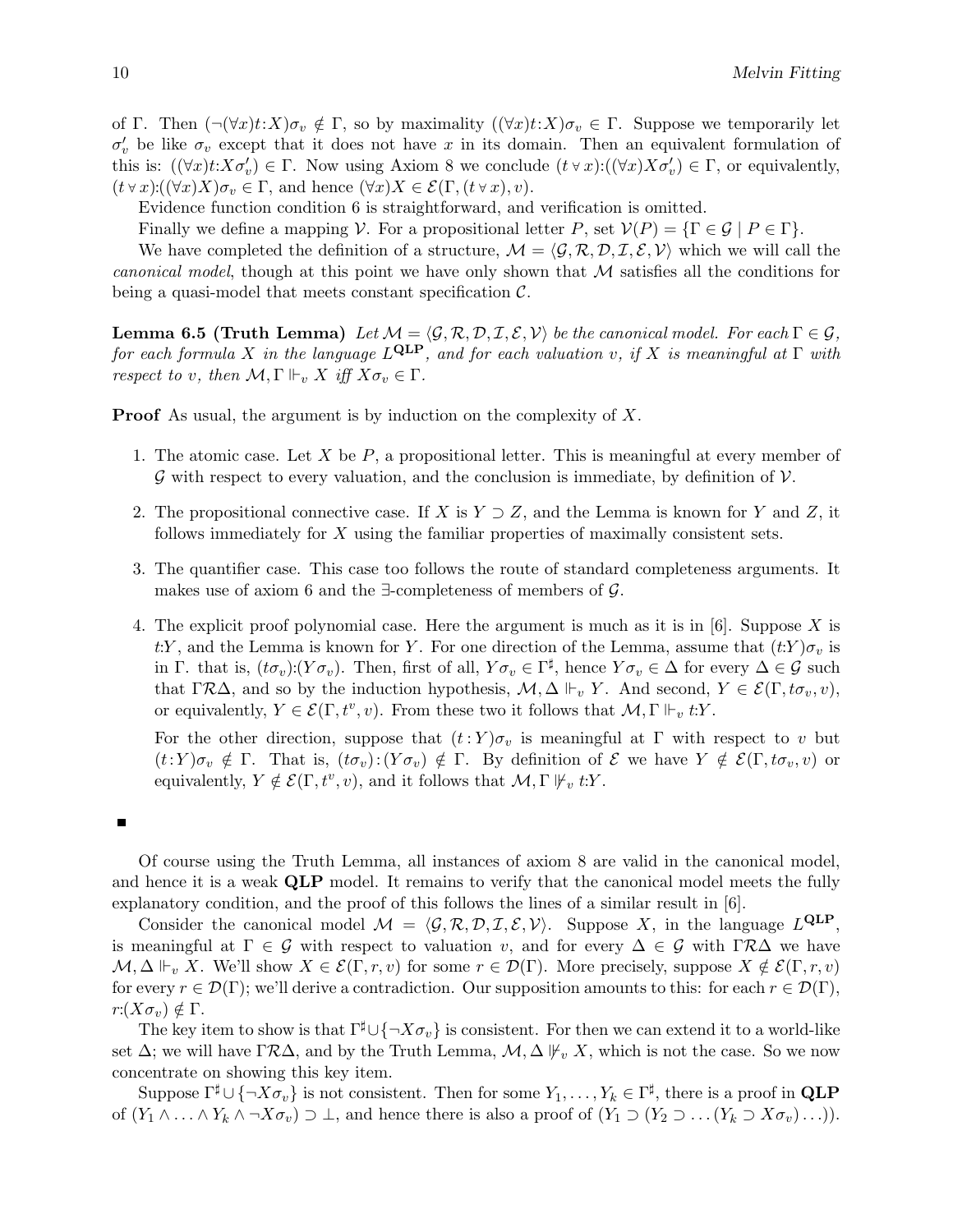For each  $i = 1, \ldots, k$ , since  $Y_i \in \Gamma^{\sharp}$ , there is some closed proof polynomial  $s_i$  such that  $s_i: Y_i \in \Gamma$ (recall, maximal consistent sets contain only closed formulas). Using Proposition 3.1, there is a closed proof polynomial p such that in **QLP** we can prove  $p:(Y_1 \supset (Y_2 \supset ... (Y_k \supset X\sigma_v)...)).$ Then repeated use of axiom 2 allows us to prove  $(s_1:Y_1 \wedge \ldots \wedge s_k:Y_k) \supset (p \cdot s_1 \cdots s_k): X \sigma_v$ . Hence  $(p \cdot s_1 \cdots s_k): X \sigma_v \in \Gamma$ , but this contradicts the original assumption that  $r:X \sigma_v \notin \Gamma$  for each proof polynomial  $r \in \mathcal{D}(\Gamma)$ .

We have now shown that the canonical model is a strong model. In the usual way, it is a universal counter-model. Let X be a formula in the language  $L^{\text{QLP}}$  that does not have an axiomatic  $\text{QLP}$ proof. Since we have both universal generalization and axiom 6, we can assume X is closed.  $\{\neg X\}$ is consistent. It can be extended to a world-like set Γ, which will be a state in the canonical model. And the Truth Lemma tells us that  $\mathcal{M}, \Gamma \not\vdash_{v} X$ , for every valuation v, and so X is invalidated in a strong QLP model.

### 7 Relationship With S4

Propositional S4 embeds exactly into QLP, thinking of the necessity operation as represented by the existence of a proof. Of course we need a proper statement of this.

Let  $L^{S4}$  be the language built up from the same propositional letters as  $L^{QLP}$ , using  $\supset$  and  $\perp$ , without proof terms or quantifiers, but with the additional formation rule: if  $X$  is a formula, so is  $\Box X$ . That is,  $L^{S4}$  is a standard propositional modal language, whose propositional letters are the same as in  $L^{\text{QLP}}$ . Now we define an embedding from  $L^{\text{S4}}$  into  $L^{\text{QLP}}$  as follows.

- 1. If P is a propositional letter,  $P^{\exists} = P$
- 2.  $\perp^{\exists} = \perp$
- 3.  $(X \supset Y)^{\exists} = (X^{\exists} \supset Y^{\exists})$
- 4.  $(\Box X)^{\exists} = (\exists x) x: (X^{\exists})$

In the last clause above, the actual choice of variable is not important—we will standardize on  $x$ . Note that for every X of  $L^{S4}$ ,  $X^{\exists}$  is a closed formula of  $L^{QLP}$ .

**Theorem 7.1** For each formula X of  $L^{S4}$ , X is a theorem of S4 if and only if  $X^{\exists}$  is a theorem of QLP.

The proof of this will occupy the rest of the section. We'll begin with the following direction.

**Lemma 7.2** If X is a theorem of S4, then  $X^{\exists}$  is a theorem of QLP.

There are two ways of showing Lemma 7.2: proof theoretically and semantically. Each is straightforward, but each has interesting points.

**Proof** Proceeding proof theoretically first, we show by induction on proof length that theorems of **S4** translate to theorems of **QLP**. If A is an axiom of **S4** (using a standard axiomatization), it is simple to show that  $A^{\exists}$  is a theorem of QLP. Here is one case as an example. The axiom  $\Box Y \supset \Box \Box Y$  translates to  $(\exists x)x:X \supset (\exists x)x:X$ , where X is  $Y^{\exists}$ . Here is a sketch of a proof of this.

1.  $x:X \supset !x:x:X$ . This is an instance of axiom scheme 4.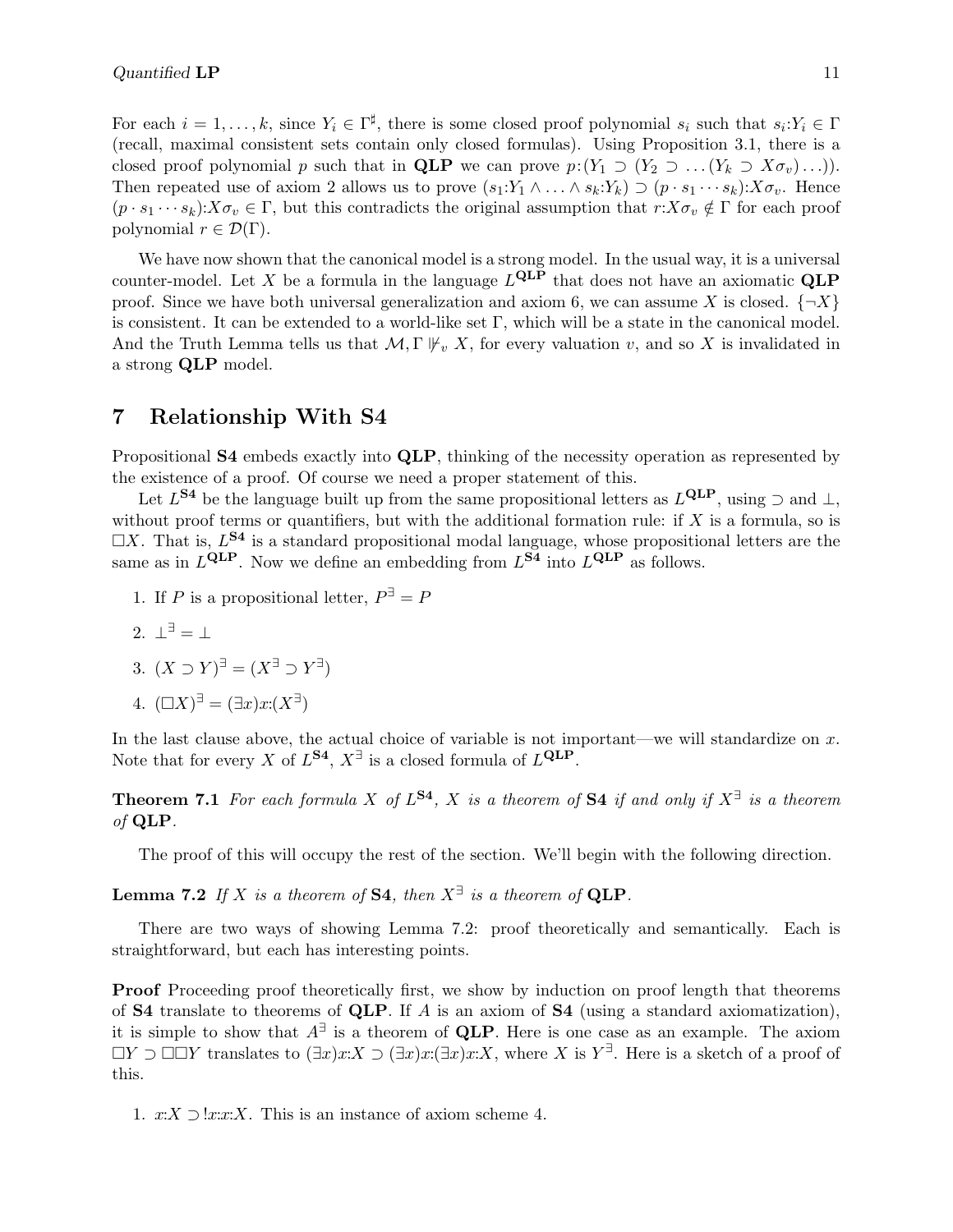- 2.  $x:X \supset (\exists x) x:X$  is provable (it is the dual of an instance of axiom 6)
- 3.  $p(x:X \supset (\exists x)x:X)$  is provable, for some proof polynomial p, by 2 and Proposition 3.1.
- 4.  $p(x:X \supset (\exists x)x:X) \supset (!x:x:X \supset (p\cdot !x):(!\exists x)x:X)$ , an instance of axiom scheme 1.
- 5.  $!x:x:X \supset (p\cdot !x):(x:x):X$ , from 3 and 4.
- 6.  $!x:x:X \supset (\exists x)x:(\exists x)x:X$ , from 5.
- 7.  $x:X \supset (\exists x)x(\exists x)x:X$  from 1 and 6.
- 8.  $(\exists x) x:X \supset (\exists x)x:\exists x)x:X$ , from 7 using the universal generalization rule, and some standard quantifier manipulation.

With axioms out of the way, we turn to the rules of inference. Applications of modus ponens translate to applications of modus ponens. Here is the argument to cover the rule of necessitation case. Suppose, in **S4**, we conclude  $\Box Y$  from Y, and in **QLP** we have a proof of  $Y^{\exists}$ . We proceed as follows. Using Proposition 3.1, we have  $p: Y^{\exists}$ , for some closed proof polynomial p. And from this we easily get  $(\exists x) x: Y^{\exists}$ , which is  $(\Box Y)^{\exists}$ .

Lemma 7.2 has now been proved in one direction, proof theoretically. It is interesting to also give a semantic proof of the result.

**Proof** Suppose X is a formula of  $L^{S4}$  and  $X^{\exists}$  is not a theorem of QLP; we'll show X is not a theorem of S4.

If  $X^{\exists}$  is not a theorem of QLP, using the completeness result of Section 6 there is a strong **QLP** model  $\mathcal{M} = \langle \mathcal{G}, \mathcal{R}, \mathcal{D}, \mathcal{I}, \mathcal{E}, \mathcal{V} \rangle$  in which  $X^{\exists}$  is not valid. We'll show how to convert that to an **S4** model in which X is not valid. Very simply: let  $\mathcal{N} = \langle \mathcal{G}, \mathcal{R}, \mathcal{V} \rangle$  be the **S4** model with the same possible worlds as  $\mathcal{M}$ , the same accessibility relation as  $\mathcal{M}$ , and with propositional letters true at the same worlds as in  $M$ . That is,  $\mathcal N$  is like  $\mathcal M$  with all the quantificational and proof polynomial structure forgotten. Now we show, by induction on complexity, that for each formula Y of  $L^{S4}$ , and for each possible world of  $\mathcal N$  (or equivalently, of  $\mathcal M$ ), that  $\mathcal M$ ,  $\Gamma \Vdash_{v} Y^{\exists}$  iff  $\mathcal N$ ,  $\Gamma \Vdash Y$ . The notation  $\mathcal{N}, \Gamma \Vdash Y$  means that Y is true at world  $\Gamma$ , with truth evaluated in the usual **S4** manner. Note that since  $Y^{\exists}$  is always a closed formula, the choice of valuation v is arbitrary.

Establishing this equivalence is a straightforward induction. The only interesting case is where Y is of the form  $\Box Z$ , and the result has been established for Z. Here is one direction.

- 1.  $M, \Gamma \Vdash_v (\Box Z)^{\exists}$  is our starting point
- 2.  $\mathcal{M}, \Gamma \Vdash_v (\exists x) x : Z^{\exists}$ , which is 1 in more detail
- 3.  $\mathcal{M}, \Gamma \Vdash_w x:\mathbb{Z}^{\exists}$ , for some x-variant w of v, where  $w(x) \in \mathcal{D}(\Gamma)$
- 4.  $Z^{\exists} \in \mathcal{E}(\Gamma, x^w, w)$  and  $\mathcal{M}, \Delta \Vdash_w Z^{\exists}$  for every  $\Delta \in \mathcal{G}$  such that  $\Gamma \mathcal{R} \Delta$
- 5.  $\mathcal{N}, \Delta \Vdash Z$  for every  $\Delta \in \mathcal{G}$  with  $\Gamma \mathcal{R} \Delta$ , by the induction hypothesis
- 6.  $\mathcal{N}, \Gamma \Vdash \Box Z$

The other direction is more interesting.

1.  $\mathcal{N}, \Gamma \Vdash \Box Z$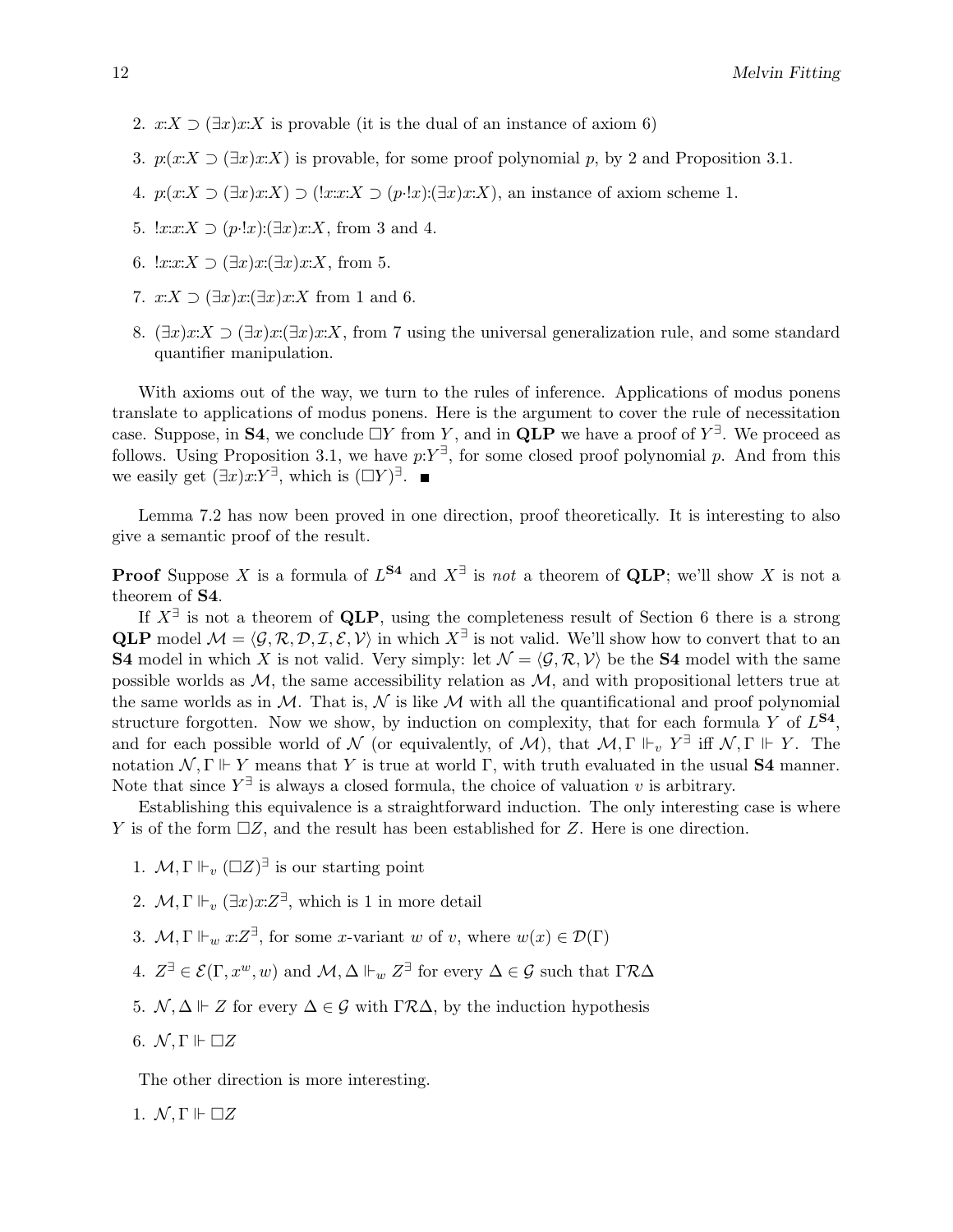- 2.  $\mathcal{N}, \Delta \Vdash Z$  for every  $\Delta \in \mathcal{G}$  with  $\Gamma \mathcal{R} \Delta$
- 3.  $M, \Delta \Vdash_w Z^{\exists}$  for every  $\Delta \in \mathcal{G}$  such that  $\Gamma \mathcal{R} \Delta$ , by the induction hypothesis, where w is an arbitrary valuation
- 4.  $Z^{\exists} \in \mathcal{E}(\Gamma,r,w)$  for some  $r \in \mathcal{D}(\Gamma)$ , from 3, using the fact that M meets the fully explanatory condition
- 5. Let v be the x-variant of w such that  $v(x) = r$ . Since x is not free in  $Z^{\exists}$ ,  $Z^{\exists} \in \mathcal{E}(\Gamma, r, v)$ , and  $\mathcal{M}, \Delta \Vdash_v Z^{\exists}$  for every  $\Delta \in \mathcal{G}$  such that  $\Gamma \mathcal{R} \Delta$
- 6. It follows that  $M, \Gamma \Vdash_v x:Z^{\exists}$ , and hence  $M, \Gamma \Vdash_w (\exists x) x:Z^{\exists}$ , that is,  $M, \Gamma \Vdash_w (\Box Z)^{\exists}$

Note the use of the fully explanatory condition. The proof that it held in the canonical model made use of Proposition 3.1, which played an essential role in the proof-theoretic argument for Lemma 7.2 given above.  $\blacksquare$ 

One direction of Theorem 7.1 has been proved. Now we turn to the other direction.

**Lemma 7.3** If  $X^{\exists}$  is a theorem of **QLP** then X is a theorem of **S4**.

**Proof** This time the only proof given is semantic, and is of the contrapositive. Suppose  $X$  is not a theorem of **S4**. Then there is an **S4** model,  $\mathcal{N} = \langle \mathcal{G}, \mathcal{R}, \mathcal{V} \rangle$ , in which X is not valid; say  $\mathcal{N}, \Gamma \not\vdash X$ . We'll use N to construct a QLP counter-model for  $X^{\exists}$ . Let  $\mathcal{M} = \langle \mathcal{G}, \mathcal{R}, \mathcal{D}, \mathcal{I}, \mathcal{E}, \mathcal{V} \rangle$  be defined as follows. G is the same set of possible worlds as in  $\mathcal{N}$ , and  $\mathcal{R}$  is the same accessibility relation. Likewise  $\mathcal V$  assigns the same worlds to propositional letters as in  $\mathcal N$ . Let a be some arbitrary object, and set  $\mathcal{D}(\Gamma) = \{a\}$  for every  $\Gamma \in \mathcal{G}$ . Then define an interpretation  $\mathcal{I}$  in the only possible way. For each constant c of  $L^{\text{QLP}}$  we set  $c^{\mathcal{I}} = a$ . We set  $\mathcal{I}^{I}(a) = a$ ,  $a +^{\mathcal{I}} a = a$ , and so on. Of course only one valuation is possible, mapping every variable to  $a$ —call it v. For an evidence function, we set  $\mathcal{E}(\Gamma, a, v)$  to be the entire set of formulas of  $L^{\text{QLP}}$ , for every  $\Gamma \in \mathcal{G}$ .

We have now fully characterized the structure  $M$ . The claim is that it is a strong  $QLP$  model. Most of the conditions are straightforward. For instance,  $\mathcal M$  is fully explanatory because we have required that  $\mathcal E$  include every formula at every world, and for every reason. The only item that really needs checking is that each instance of axiom 8 is valid, but this follows from a result below, Proposition 9.1, since we have a constant domain model.

We now show that for every formula  $Z$  of  $L^{S4}$ ,

$$
\mathcal{N}, \Gamma \Vdash Z \Longleftrightarrow \mathcal{M}, \Gamma \Vdash_v Z^{\exists}
$$

In this,  $\Gamma$  is any world in  $\mathcal{G}$ , and v is the unique valuation.

The proof is by induction on the complexity of Z. The atomic case is by definition. The cases for  $\perp$  and  $\supset$  are straightforward. Now suppose Z is  $\square W$ , and the result is known for W. And suppose  $\mathcal{N}, \Gamma \Vdash \Box W$ . Then for each  $\Delta \in \mathcal{G}$  with  $\Gamma \mathcal{R} \Delta$  we have  $\mathcal{N}, \Delta \Vdash W$ , so by the induction hypothesis,  $M, \Delta \Vdash_v W^{\exists}$ . Since  $W^{\exists} \in \mathcal{E}(\Gamma, a, v)$  we have  $M, \Gamma \Vdash_v x: W^{\exists}$  (recall,  $v(x) = a$ ). But then  $M, \Gamma \Vdash_v (\exists x) x : W^{\exists}$ , that is,  $M, \Gamma \Vdash_v (\Box W)^{\exists}$ . The other direction is similar, and is omitted.

Since N is an S4 counter-model to X it follows that M is a strong QLP counter-model to  $X^{\exists}$ , and so  $X^{\exists}$  is not a theorem of **QLP**.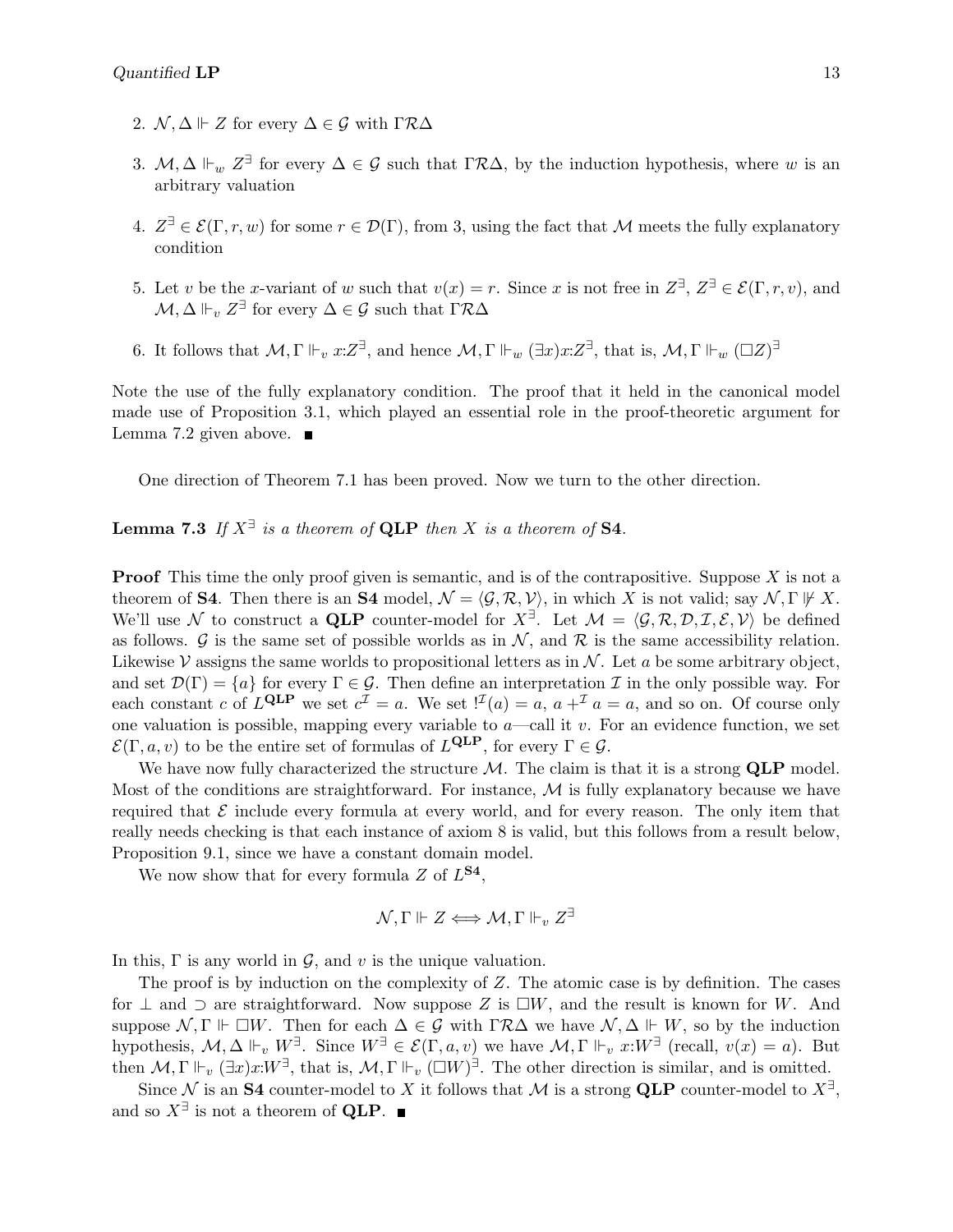### 8 Relationship With LP

In this section we establish that the logic QLP is a conservative extension of the propositional logic LP. That it is an extension is trivial—its proof system includes the axioms and the rules of LP. That it is a conservative extension requires some work.

**Proposition 8.1** Let X be a formula in the language  $L^{\text{LP}}$  -equivalently, X is a quantifier-free formula of  $L^{\textbf{QLP}}$ . If X is not a theorem of  $\textbf{LP}$ , then X is not a theorem of  $\textbf{QLP}$ .

**Proof** In [6] a semantics for **LP** is given. It will be used here—the reader is referred to that paper for details and terminology.

Suppose  $X$  is not a theorem of LP. Then it is invalidated in some weak LP model. Let us say X is not valid in the weak LP model  $\mathcal{Q} = \langle \mathcal{G}, \mathcal{R}, \mathcal{E}, \mathcal{V} \rangle$ . We'll use this to define a weak QLP model  $M = \langle \mathcal{G}, \mathcal{R}, \mathcal{D}, \mathcal{I}, \mathcal{E}', \mathcal{V} \rangle$ . Note that we already have part of the characterization of M. The underlying frame is the same as in  $\mathcal{Q}$ . Likewise we are using the same mapping  $\mathcal V$  of propositional letters to sets of worlds. What remains to specify is  $D, \mathcal{I}$ , and  $\mathcal{E}'$ .

For each  $\Gamma \in \mathcal{G}$ , set  $\mathcal{D}(\Gamma)$  to be the set of all proof polynomials in the language  $L^{\text{QLP}}$  (thus we are creating a constant domain model). Let  $!^{\mathcal{I}}$  be the function that maps the proof polynomial t to the proof polynomial !t. Let  $+^{\mathcal{I}}$  be the operation that maps the proof polynomials s and t to the proof polynomial  $(s + t)$ . And so on. And finally we specify the evidence function  $\mathcal{E}'$ . For each  $\Gamma \in \mathcal{G}$  and for each valuation v, proceed as follows. If t does not involve the symbol  $\forall$ , set  $\mathcal{E}'(\Gamma,t,v) = \mathcal{E}(\Gamma,t)$ . If t does contain the symbol  $\forall$ , set  $\mathcal{E}'(\Gamma,t,v)$  to be the entire set of formulas of  $L^{\text{QLP}}$ .

The structure  $M = \langle \mathcal{G}, \mathcal{R}, \mathcal{D}, \mathcal{I}, \mathcal{E}', \mathcal{V} \rangle$  meets the conditions for being a quasi-model. We'll check a few of the cases.

One condition on the evidence function is:  $(X \supset Y) \in \mathcal{E}'(\Gamma, s, v)$  and  $X \in \mathcal{E}'(\Gamma, t, v)$  implies  $Y \in \mathcal{E}'(\Gamma, s \cdot t, v)$ . If neither s nor t involves the symbol  $\forall$ , this condition reduces to  $(X \supset Y) \in \mathcal{E}(\Gamma, s)$ and  $X \in \mathcal{E}(\Gamma, t)$  implies  $Y \in \mathcal{E}(\Gamma, s \cdot t)$ , which holds because it is one of the conditions that must be met in a weak LP model. If either s or t involves the symbol  $\forall$ , so does  $s \cdot t$ , and so  $(X \supset Y) \in \mathcal{E}'(\Gamma, s, v)$  and  $X \in \mathcal{E}'(\Gamma, t, v)$  implies  $Y \in \mathcal{E}'(\Gamma, s \cdot t, v)$  is true since  $\mathcal{E}'(\Gamma, s \cdot t, v)$  is the entire set of formulas.

Another condition on the evidence function is: if  $X \in \mathcal{E}'(\Gamma, t, w)$  for every w that is an x-variant of v, with  $w(x) \in \mathcal{D}(\Gamma)$ , then  $(\forall x)X \in \mathcal{E}'(\Gamma,(t \forall x),v)$ . This is trivially true because  $\mathcal{E}'(\Gamma,(t \forall x),v)$ is the set of all formulas.

Further,  $M$  is constant domain, so Proposition 9.1 applies— $M$  is a weak QLP model.

Now it is easy to check that for each formula  $Z$  in the propositional language of  $\mathbf{LP}$ , for each world  $\Gamma \in \mathcal{G}$ , and using the valuation v such that  $v(x) = x$ , we have

$$
\mathcal{M}, \Gamma \Vdash_v Z \Longleftrightarrow \mathcal{Q}, \Gamma \Vdash Z
$$

and this is sufficient to establish the QLP invalidity of X.  $\blacksquare$ 

#### 9 Conclusions

The role of axiom 8 is not particularly clear. We have not been able to find a good semantic counterpart for it, which is why we simply restricted things to quasi-models in which it is valid—a beneficient form of cheating. We do have the following one-directional result—the converse does not seem to hold, though we have no proof of this.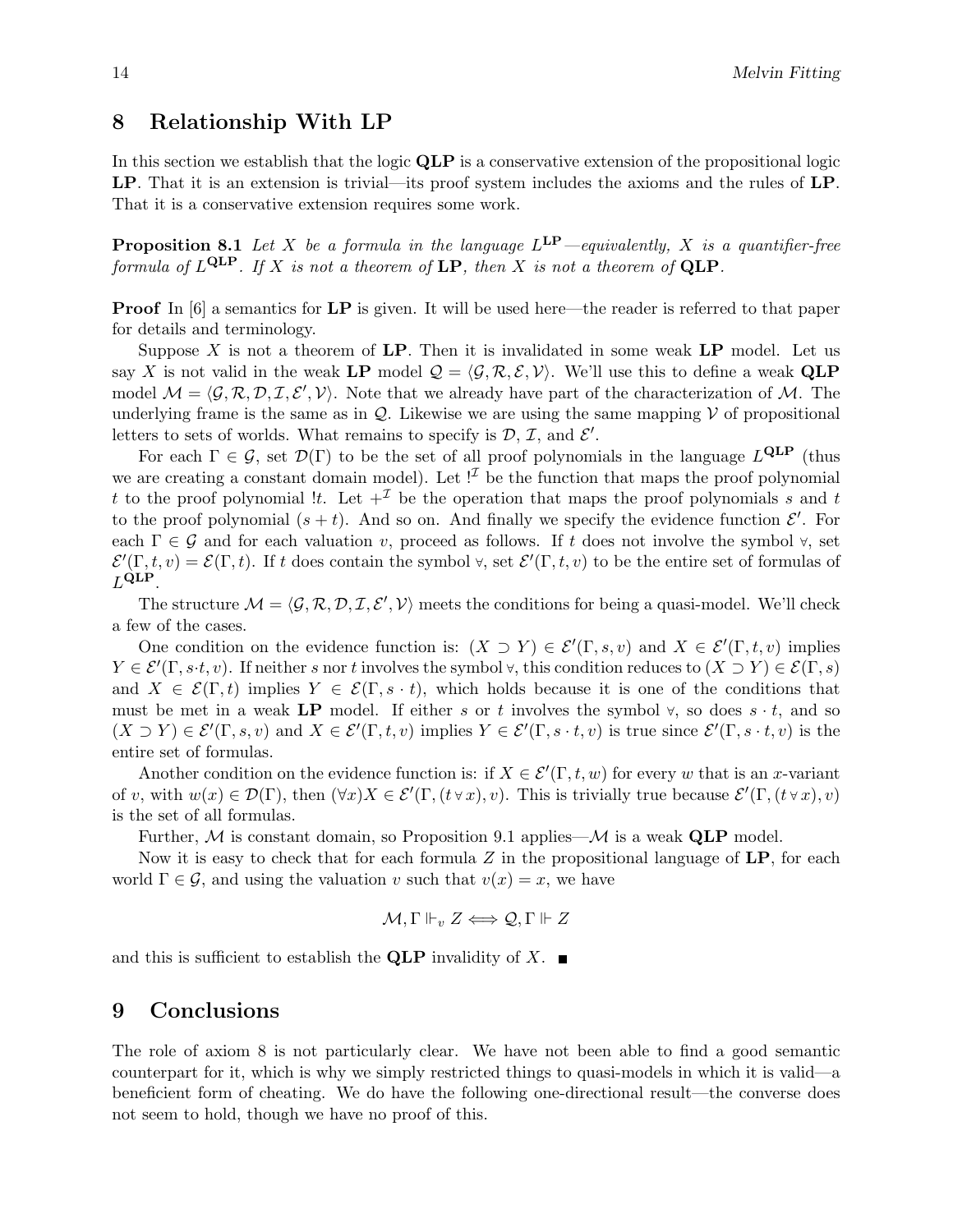**Proposition 9.1** Let  $M = \langle \mathcal{G}, \mathcal{R}, \mathcal{D}, \mathcal{I}, \mathcal{E}, \mathcal{V} \rangle$  be a quasi-model that is constant domain. Then it is a weak QLP model—all instances of axiom 8 are valid in it.

**Proof** Suppose M is a constant domain quasi-model, and  $M, \Gamma \Vdash_{v} (\forall x)t:\varphi(x)$ , but  $M, \Gamma \Vdash_{v} (t \forall x)$ :  $(\forall x)\varphi(x)$ , where x does not occur free in t. By the first,  $\mathcal{M}, \Gamma \Vdash_w t:\varphi(x)$  for every x-variant w of v (we can omit the condition that  $w(x) \in \mathcal{D}(\Gamma)$  since we have constant domains). It follows that  $\varphi(x) \in \mathcal{E}(\Gamma, t^w, w)$  for every x-variant w, but since x does not occur free in t, this is the same as  $\varphi(x) \in \mathcal{E}(\Gamma, t^v, w)$  for every x-variant w. It follows from condition 5 for evidence functions that  $(\forall x)\varphi(x) \in \mathcal{E}(\Gamma,(t^v \lor x),v)$  or equivalently, since the occurrence of x in  $(t \lor x)$  is bound,  $(\forall x)\varphi(x)\in \mathcal{E}(\Gamma,(t\forall x)^v,v)$ . Then, since  $\mathcal{M},\Gamma \nvDash_v (t\forall x)(\forall x)\varphi(x)$ , there must be some  $\Delta \in \mathcal{G}$  with  $\Gamma \mathcal{R}\Delta$ , such that  $\mathcal{M}, \Delta \nvDash_{v} (\forall x)\varphi(x)$ . But then,  $\mathcal{M}, \Delta \nvDash_{w} \varphi(x)$  for some x-variant w of v. However, it follows from the fact that  $M, \Gamma \Vdash_w t:\varphi(x)$  that  $M, \Delta \Vdash_w \varphi(x)$ , and this is a contradiction.

A closer look at the completeness proof of Section 6 shows that, if we drop axiom 8, we can establish completeness with respect to quasi-models. But without axiom 8, internalization is not available, and the resulting system does not seem to have any real interest.

Axiom 8 itself is called a uniform Barcan formula. Here is the essence of it, stated using quantifiers but not the function symbol ∀.

$$
(\exists y)(\forall x)y \colon \varphi(x) \supset (\exists y)y \colon (\forall x)\varphi(x)
$$

where y does not occur free in  $\varphi(x)$ . There is a closer analog to the Barcan formula itself, namely the following, where again y does not occur free in  $\varphi(x)$ .

$$
(\forall x)(\exists y)y \colon \varphi(x) \supset (\exists y)y \colon (\forall x)\varphi(x)
$$

The difference between the two versions is a little subtle. In the antecedent of the Barcan formula version,  $\varphi(x)$  is asserted to have a proof for each x, but that proof might be different for different x. In the antecedent of the uniform version there is a single proof that is asserted to work for  $\varphi(x)$ for every x.

Almost certainly the usual completeness arguments for constant domain first-order modal logic carry over, providing a completeness result with respect to constant domain models, if the Barcan formula is taken as an axiom, and not just the uniform version. But this axiom system seems much too strong, though I'm not yet sure why. On the other hand, we don't have a natural semantic condition to correspond to the uniform Barcan formula, which is why the treatment is as it is.

### References

- [1] S. Artemov. Operational modal logic. Technical Report MSI 95-29, Cornell University, December 1995.
- [2] S. Artemov. Explicit provability and constructive semantics. The Bulletin for Symbolic Logic, 7(1):1–36, 2001. http://www.cs.gc.cuny.edu/∼sartemov/publications/BSL.ps.
- [3] G. Boolos. The Unprovability of Consistency. Cambridge University Press, 1979.
- [4] G. Boolos. The Logic of Provability. Cambridge University Press, 1993. Paperback 1995.
- [5] M. C. Fitting. A logic of explicit knowledge. To appear Logica 2004 Proceedings, Available on web page, http://comet.lehman.cuny.edu/fitting, 2005.